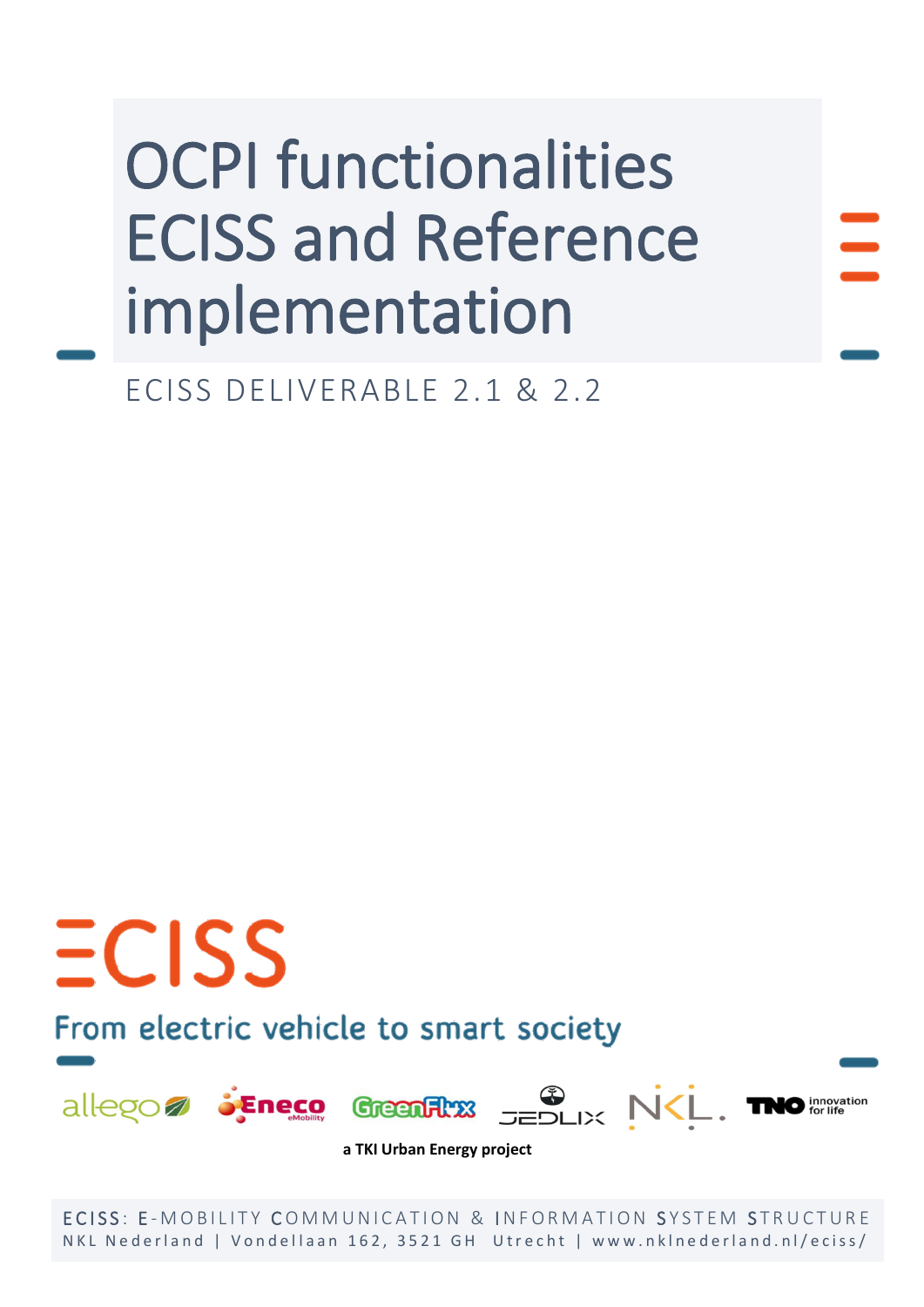

## Contents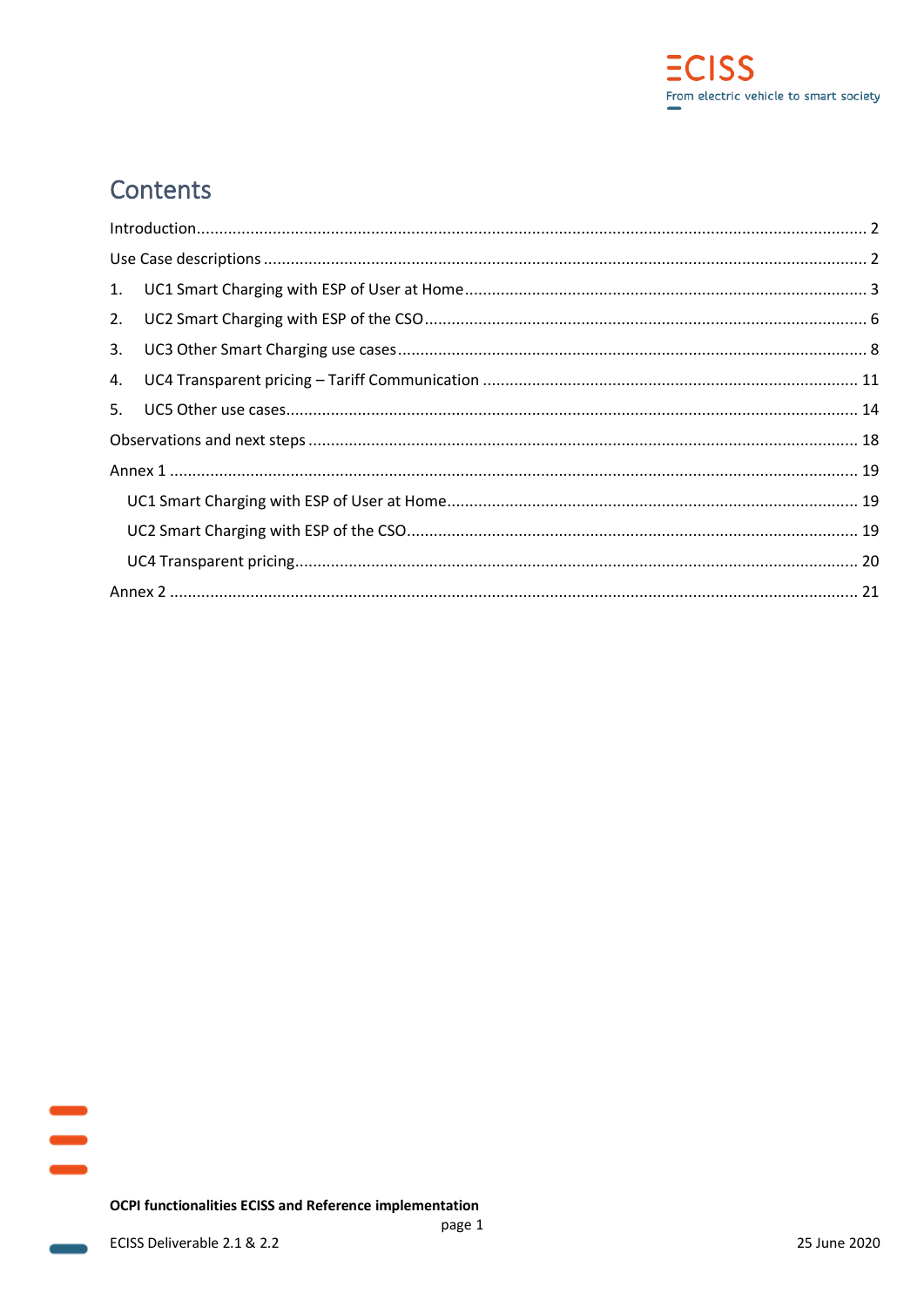## <span id="page-2-0"></span>Introduction

This Work Package contains the development of new functionalities for OCPI. This by drawing up Use Cases, requirements, specifications and a reference implementation. The aim of this work package is to improve the national and international connection to the market requirements and to accelerate the roll-out nationally and internationally, to increase the services to EV drivers in an interoperable manner. These functional requirements will include information objects defined in other protocols (such as OCPP, ISO 15118, IEC 61851) as much as possible, so that they can also be communicated about the OCPI protocol. This work package has a relation with work package 5 of the ECISS project. This report describes the outcome of two workshops. Each workshop follows the agenda below:

- Introduction and basic picture of systems (less focus on roles)
- Use Case 1
- Use Case 2
- Use Case 3
- Use Case 4
- Review, discuss eMobility domain
- Review, discuss electricity/aggregator domain
- Conclusions, action points, next steps

## <span id="page-2-1"></span>Use Case descriptions

The use cases are and described in the table below:

#### **UC1 Smart Charging with ESP of User at Home**

User accepts a flexibility service, flexibility of the charging is used by an ESP (e.g. aggregator) on an energy market. The user will be rewarded for this, UC1 describes an at home charging situation.

#### **UC2 Smart Charging with ESP of the CSO**

In case the CSO (or his CS customer) has an own ESP. Then the CSO will communicate with the ESP of the CSO (and not of the EV User!)

#### **UC3 Other Smart Charging use cases**

This section describes smart charging use cases other than UC1 and UC2. This includes the use of renewables.

#### **UC4 Transparent pricing – Tariff Communication**

Simply charging at the Pay-As-You-Go price of the CSO. This requires B2B price of CSO to be communicated to MSP. The MSP has his own communication channel with the customer (optionally made visible if feasible at CS).

#### **UC5 Other use cases**

Here a number of use cases are described that relate to the NAP and NSP entities within the OCPI protocol. The aim is to make the correct and up-to-date information available to the end user.

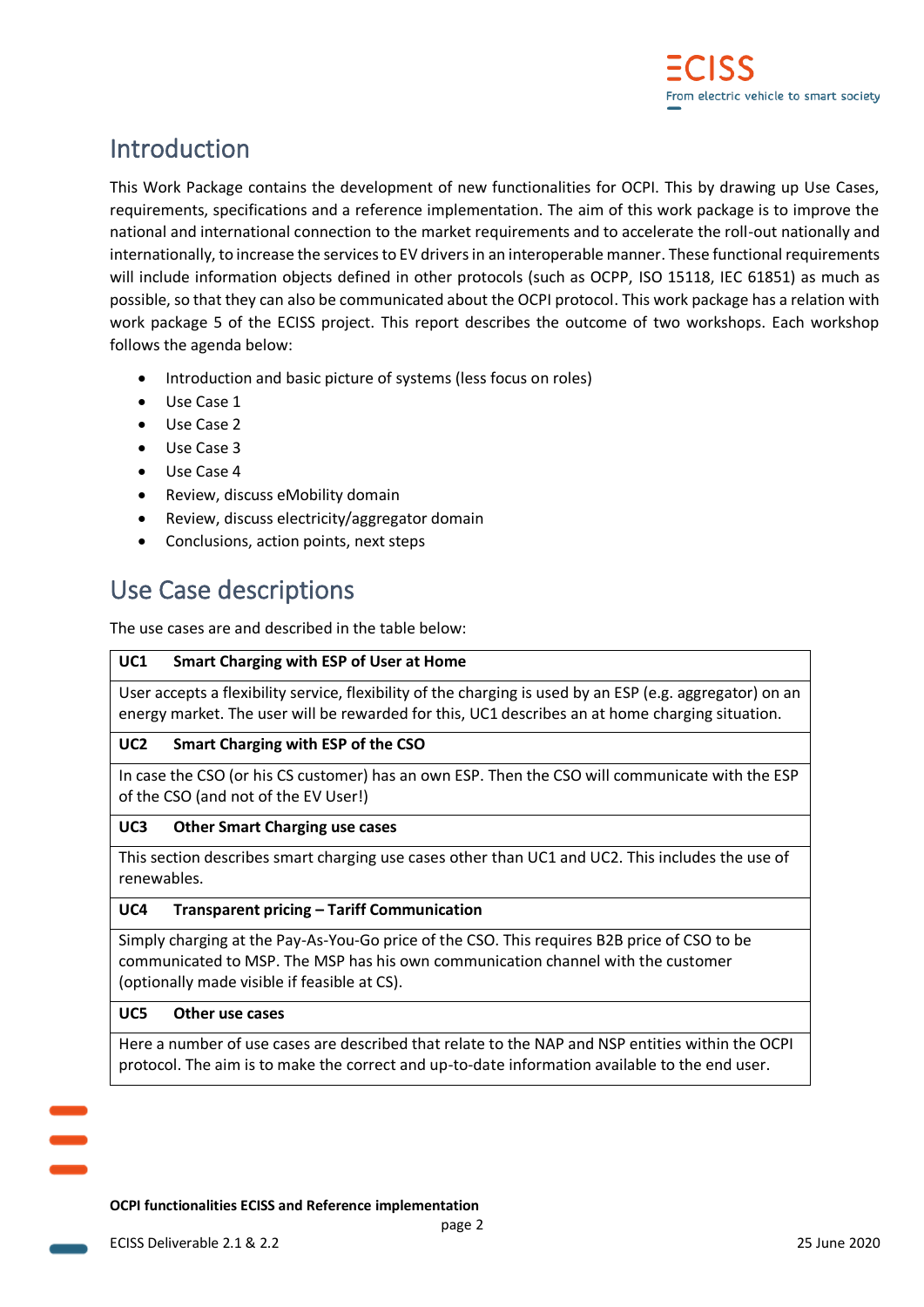## <span id="page-3-0"></span>1. UC1 Smart Charging with ESP of User at Home

| No.            | <b>Type</b>      | <b>Description</b>                                                                                                                                                                                                                                                                                                                                                                                                                                                                                                                                                                                                                                                                                                                                                                                                                                                                                                                                                                             |
|----------------|------------------|------------------------------------------------------------------------------------------------------------------------------------------------------------------------------------------------------------------------------------------------------------------------------------------------------------------------------------------------------------------------------------------------------------------------------------------------------------------------------------------------------------------------------------------------------------------------------------------------------------------------------------------------------------------------------------------------------------------------------------------------------------------------------------------------------------------------------------------------------------------------------------------------------------------------------------------------------------------------------------------------|
| $\mathbf{1}$   | Kind of Use case | System Use Case                                                                                                                                                                                                                                                                                                                                                                                                                                                                                                                                                                                                                                                                                                                                                                                                                                                                                                                                                                                |
| $\overline{2}$ | Use case ID      | SmartCharging01                                                                                                                                                                                                                                                                                                                                                                                                                                                                                                                                                                                                                                                                                                                                                                                                                                                                                                                                                                                |
| 3              | Objectives       | Control the flow of energy to the vehicle via Smart Charging Profiles based on<br>Energy Market parameters (eg price, availability, etc)                                                                                                                                                                                                                                                                                                                                                                                                                                                                                                                                                                                                                                                                                                                                                                                                                                                       |
| 3.1            | Use case context | The location owner of a charging station wants to control the total cost of<br>ownership. One of the aspects is the costs of energy that is needed to charge<br>the vehicle. Especially when a lot of charging stations are involved, it is very<br>attractive to be active on the Energy Market and have control on the way the<br>energy flows to the battery of the car.                                                                                                                                                                                                                                                                                                                                                                                                                                                                                                                                                                                                                    |
|                |                  | Mostly the location owners will not be themselves active on the energy<br>market, but have it outsourced to an Energy Service Provider (ESP) like an<br>Energy Broker.                                                                                                                                                                                                                                                                                                                                                                                                                                                                                                                                                                                                                                                                                                                                                                                                                         |
|                |                  | When a location owners mandates an ESP to control the energy of a charging<br>station, he has to inform the CSO about this.<br>To make it possible that an ESP can control, it needs to have a connection with<br>the CSO.                                                                                                                                                                                                                                                                                                                                                                                                                                                                                                                                                                                                                                                                                                                                                                     |
|                |                  | SmartCharging control by third parties (like the ESP) can only be done on<br>running charging sessions. To make this possible, this party needs to be<br>informed that a charging session has started. As a response they can than sent<br>in their requested charging profiles.                                                                                                                                                                                                                                                                                                                                                                                                                                                                                                                                                                                                                                                                                                               |
|                |                  | For a MSP this is organized, because they will get the session automatically<br>when one of their tokens is used to start a session.                                                                                                                                                                                                                                                                                                                                                                                                                                                                                                                                                                                                                                                                                                                                                                                                                                                           |
|                |                  | For an ESP special action need to be taken. They are not aware of charging<br>sessions that are started on the charging stations they have to control, and<br>therefor need to be informed by the CSO.                                                                                                                                                                                                                                                                                                                                                                                                                                                                                                                                                                                                                                                                                                                                                                                         |
| 4              | Description      | User starts a charging session at a charging station that is under<br>1)<br>control of an ESP with his token provided by the MSP (UC3 step 1).<br>The MSP will be notified via a push-message of a session by the CSO<br>2)<br>(UC3 step 4)<br>The ESP, that is registered by the Location Owner at the Charging<br>3)<br>Station, will be notified via a push-message of a session by the CSO<br>(UC3 step 10)<br>The ESP calculates, based on his own information, a charging profile<br>4)<br>for the charging session<br>The charging profile will be sent to the CSO as a push-message with a<br>5)<br>request to activate this on the charging session (UC3 step 11)<br>The CSO will retrieve the request and validate it against their rules.<br>6)<br>When the validation is okay, the request will be forwarded to the<br>7)<br>charging station, and the CSO will wait for the feedback. (UC3 step 12)<br>The result of the feedback will be sent, via a patch-message, to the<br>8) |

#### **OCPI functionalities ECISS and Reference implementation**

 $\equiv$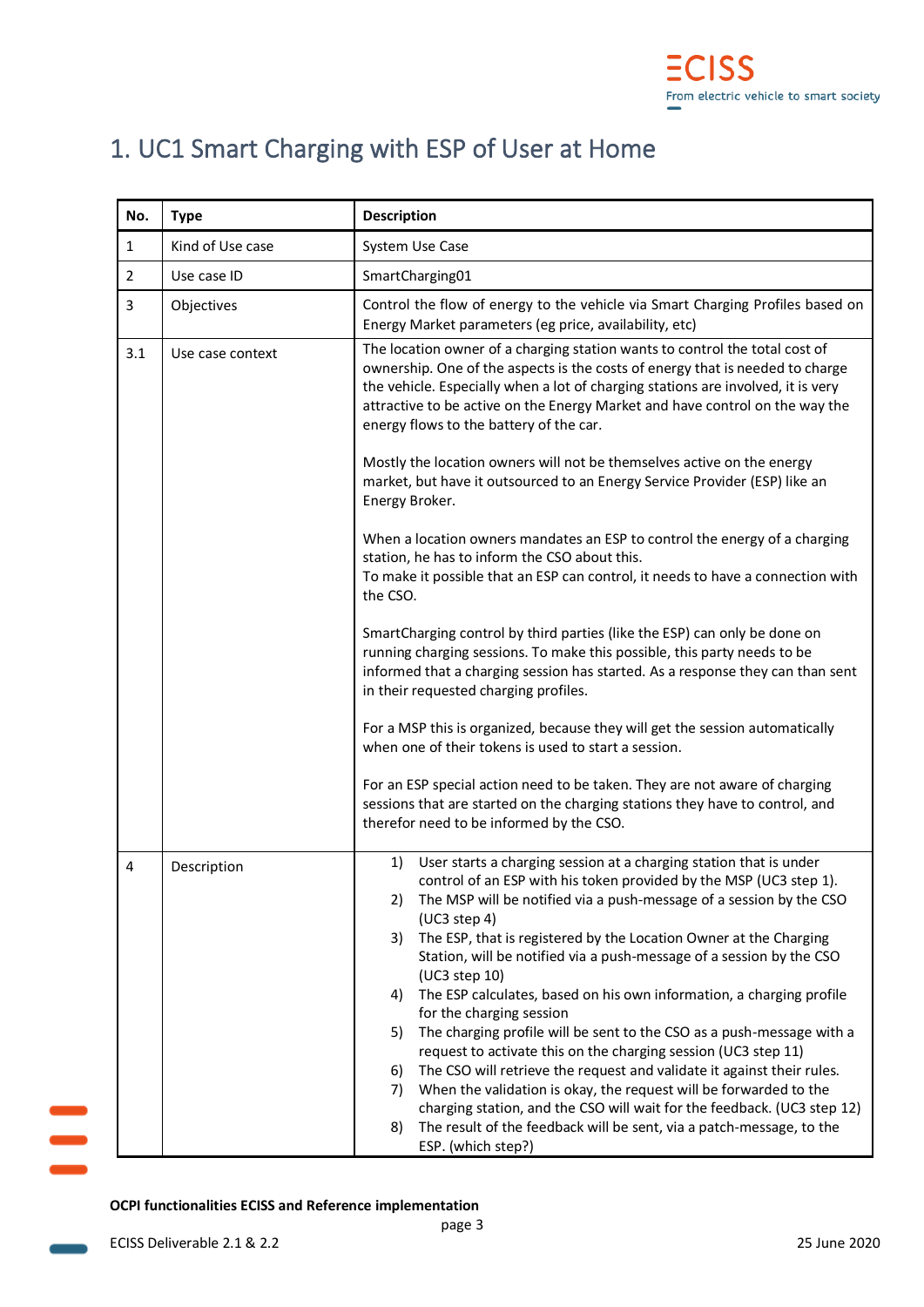|   |                      | The MSP will be informed about the fact that the charging session is<br>9)<br>under control of an ESP and that Smart Charging has been activated<br>(could be done earlier, or modify step spreadsheet)<br>10) When the validation is not okay, the request will be declined with a<br>reason why.                                                                                                                                                                                                                                                                                                                             |
|---|----------------------|--------------------------------------------------------------------------------------------------------------------------------------------------------------------------------------------------------------------------------------------------------------------------------------------------------------------------------------------------------------------------------------------------------------------------------------------------------------------------------------------------------------------------------------------------------------------------------------------------------------------------------|
| 5 | Prerequisites        |                                                                                                                                                                                                                                                                                                                                                                                                                                                                                                                                                                                                                                |
| 6 | Requirements         | A new role needs to be introduced in OCPI, to make a difference between<br>MSP and ESP. In most cases these will be two different parties that are<br>involved in the charging session and need to be addressed separately.<br>It must be possible for a location owner and/or CSO to recognize that a<br>party is involved that is controlling the energy other that the MSP.<br>The EV driver needs to be informed that smart charging has been<br>activated by the location owner via the MSP<br>The EV driver should have a possibility to stop the smart charging, because<br>he needs full power to fill up his battery. |
| 7 | <b>End Condition</b> |                                                                                                                                                                                                                                                                                                                                                                                                                                                                                                                                                                                                                                |

**Contract**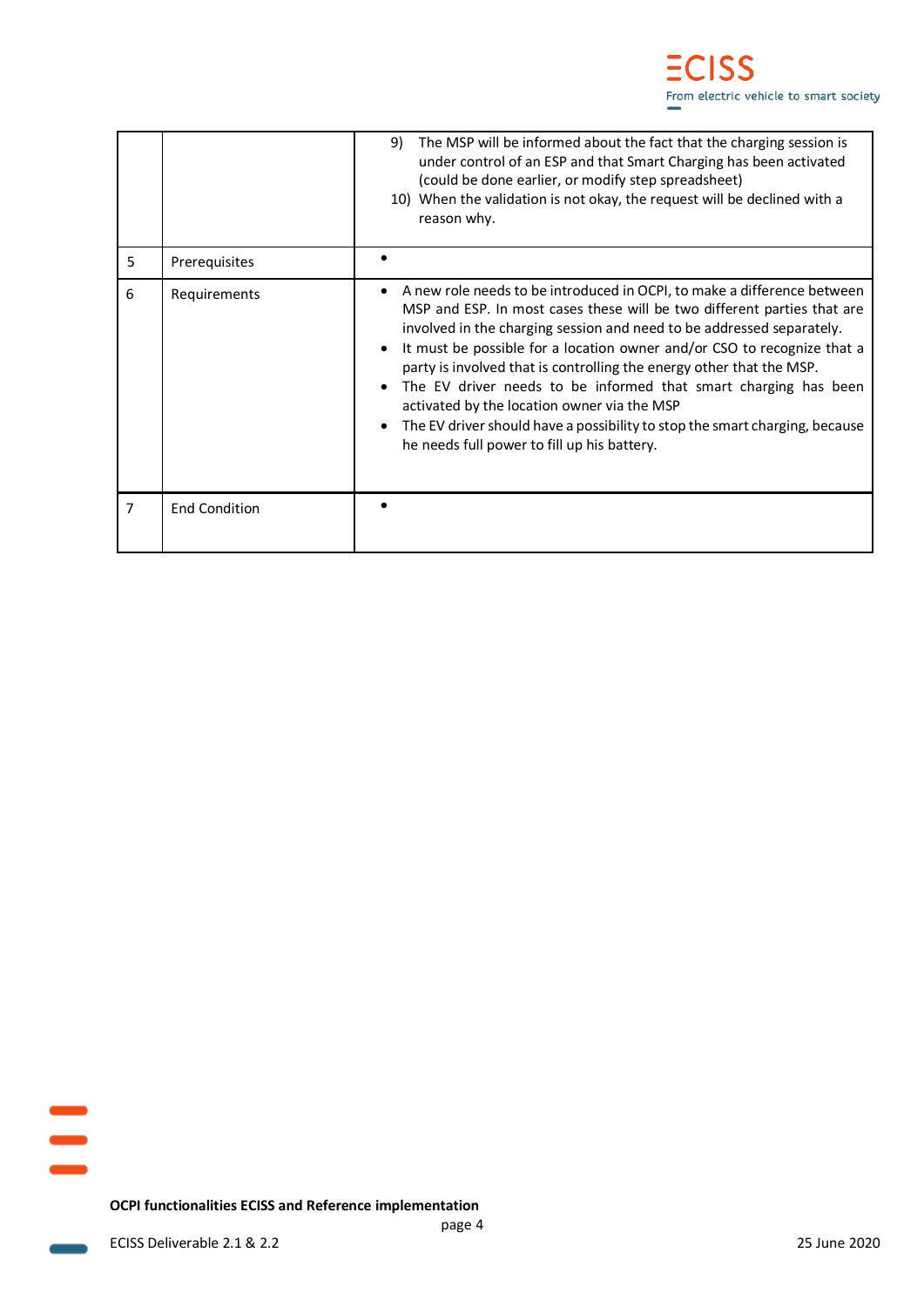| No.            | <b>Type</b>          | <b>Description</b>                                                                                                                                                                                                                                                                                                                                                                                                                                                                                                                                                                                                                                                                                                                                                                                                                                                                                                                                                                                                                                                                                                                                                                                                                                    |
|----------------|----------------------|-------------------------------------------------------------------------------------------------------------------------------------------------------------------------------------------------------------------------------------------------------------------------------------------------------------------------------------------------------------------------------------------------------------------------------------------------------------------------------------------------------------------------------------------------------------------------------------------------------------------------------------------------------------------------------------------------------------------------------------------------------------------------------------------------------------------------------------------------------------------------------------------------------------------------------------------------------------------------------------------------------------------------------------------------------------------------------------------------------------------------------------------------------------------------------------------------------------------------------------------------------|
| 1              | Kind of Use case     | System Use Case                                                                                                                                                                                                                                                                                                                                                                                                                                                                                                                                                                                                                                                                                                                                                                                                                                                                                                                                                                                                                                                                                                                                                                                                                                       |
| 2              | Use case ID          | SmartCharging02                                                                                                                                                                                                                                                                                                                                                                                                                                                                                                                                                                                                                                                                                                                                                                                                                                                                                                                                                                                                                                                                                                                                                                                                                                       |
| 3              | Objectives           | The EV driver can override any Smart Charging profile that has been activated<br>on his charging session                                                                                                                                                                                                                                                                                                                                                                                                                                                                                                                                                                                                                                                                                                                                                                                                                                                                                                                                                                                                                                                                                                                                              |
| 3.1            | Use case context     | Activation of a SmartCharging profile on a charging session can mean that it<br>will take longer than normal to charge your vehicle. In cases when this happens<br>at home or at the office this could not be an issue, because the time connected<br>to the charging station is longer than the time needed to charge the vehicle.<br>But sometimes the EV driver has a need that he wants his vehicle will be<br>charged at full power, because he his limited time, and is willing to pay for this.<br>Therefor he needs to be informed about the fact that SmartCharging has been<br>activated and given the option to override.                                                                                                                                                                                                                                                                                                                                                                                                                                                                                                                                                                                                                  |
| 4              | Description          | User starts a charging session at a charging station that is under<br>1)<br>control of an ESP with his token provided by the MSP.<br>The EV driver gets informed that a SmartCharging profile has been<br>2)<br>activated and the expected time that the battery is fully charged is<br>presented to him<br>3)<br>An option is presented to him, that he can override this<br>SmartCharging action and ask the MSP to set the profile to full power.<br>The MSP receives this request from the EV-driver and will sent the<br>4)<br>SmartCharging request via a push-message to the CSO<br>The CSO will retrieve the request and validate it against their rules.<br>5)<br>6)<br>When the validation is okay, the current active charging profile will be<br>ended by the CSO.<br>The request from the MSP will be forwarded to the charging station,<br>7)<br>and the CSO will wait for the feedback.<br>The result of the feedback will be sent, via a patch-message, to the<br>8)<br>MSP.<br>The ESP will be informed about the fact that the charging session has<br>9)<br>been overridden by the MSP<br>10) When the validation is not okay, the request will be declined with a<br>reason why and the activated charging profile will be active |
| 5              | Prerequisites        | When a SmartCharging is activated by an ESP, the MSP and EV driver will<br>$\bullet$<br>be informed about this.                                                                                                                                                                                                                                                                                                                                                                                                                                                                                                                                                                                                                                                                                                                                                                                                                                                                                                                                                                                                                                                                                                                                       |
| 6              | Requirements         | The EV driver should have a possibility to stop the smart charging, because<br>٠<br>he needs full power to fill up his battery.<br>The ESP needs to be informed about the fact that the EV driver has<br>٠<br>overridden his request via the MSP, and that he is now in control.<br>Any extra costs that are possible involved will be handled by the MSP                                                                                                                                                                                                                                                                                                                                                                                                                                                                                                                                                                                                                                                                                                                                                                                                                                                                                             |
| $\overline{7}$ | <b>End Condition</b> | $\bullet$                                                                                                                                                                                                                                                                                                                                                                                                                                                                                                                                                                                                                                                                                                                                                                                                                                                                                                                                                                                                                                                                                                                                                                                                                                             |

An UML overview of the concept OCPI Smart Charging according to Jedlix can be found in [Annex 2.](#page-21-0)

#### **OCPI functionalities ECISS and Reference implementation**

an a

 $\blacksquare$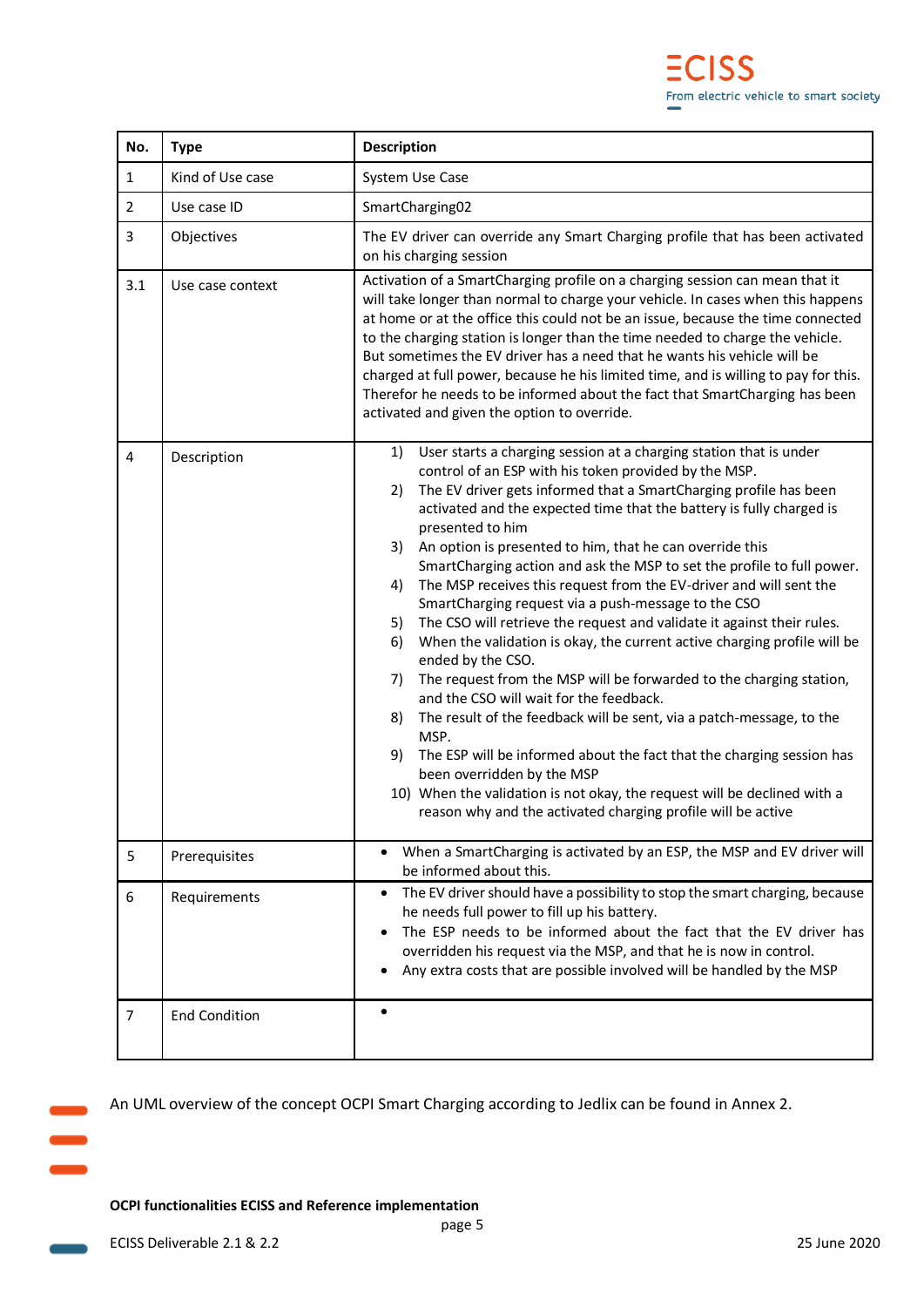## <span id="page-6-0"></span>2. UC2 Smart Charging with ESP of the CSO

| No.            | <b>Type</b>      | <b>Description</b>                                                                                                                                                                                                                                                    |
|----------------|------------------|-----------------------------------------------------------------------------------------------------------------------------------------------------------------------------------------------------------------------------------------------------------------------|
| $\mathbf{1}$   | Kind of Use case | System UC                                                                                                                                                                                                                                                             |
| $\overline{2}$ | Use case name    | <b>CSMS-EMS information exchange</b>                                                                                                                                                                                                                                  |
| 3              | Objectives       | This SUC describes the information exchange between CSMS and EMS                                                                                                                                                                                                      |
| 3.1            | Use case context | EMS is responsible of the management of the energy behind a grid connection<br>point (e.g. in a building or in a home.)                                                                                                                                               |
|                |                  | CSMS is responsible for management of one or many Charging Stations installed<br>behind a grid connection point (e.g. in a building or in a home.).                                                                                                                   |
|                |                  | EMS optimises energy and power allocation between Resources (load, storage<br>and production systems) behind a grid connection point. One of the resources is<br>the CSMS.                                                                                            |
|                |                  | EMS provides energy and power budget to CSMS.                                                                                                                                                                                                                         |
|                |                  | CSMS optimises e-mobility energy transfers based on EMS budget, e-mobility<br>needs and contracts terms.                                                                                                                                                              |
| 4              | Description      | EMS and CSMS maintain an event loop monitoring changes in energy<br>1.<br>or power conditions.                                                                                                                                                                        |
|                |                  | If an energy or power condition changes occurs at CSMS level (e.g. a<br>2.<br>new EV arrives, an EV leaves)                                                                                                                                                           |
|                |                  | CSMS calculates the impact in the current budget and send a<br>а.<br>request for update to EMS.                                                                                                                                                                       |
|                |                  | After reception of the updated budget the CSMS informs the<br>b.<br>affected CSs of the new power allocated for each EVSE<br>impacted.                                                                                                                                |
|                |                  | If an energy or power condition change occurs at EMS level (e.g. a more<br>3.<br>or less power is available, curtailment message received from DSO)                                                                                                                   |
|                |                  | a. EMS sends an updated budget to CSMS                                                                                                                                                                                                                                |
|                |                  | After reception of the updated budget the CSMS informs the<br>b.<br>affected CSs of the power allocated for each EVSE impacted.                                                                                                                                       |
|                |                  | Note: the CSMS may have received instructions from the market flexibility<br>operators. In that case the CSMS will maintain the power budget allocated from<br>the EMS, whatever the flexibility are, in order for the grid to get the benefit of<br>the flexibility. |
| 5              | Prerequisites    | CSMS and EMS have a trusted and running communication established                                                                                                                                                                                                     |
| 6              | Requirements     | CSMS shall transfer to EMS any changes in e-mobility energy or power<br>1.<br>local condition that are likely to impact the budget allocated to e-<br>mobility.<br>CSMS changes on aggregated energy or power budget estimated by<br>2.                               |
|                |                  | CSMS shall be expressed in power, energy and time units allowing EMS<br>to calculate the new budget.                                                                                                                                                                  |
|                |                  | CSMS shall apply the energy and power budget received from EMS.<br>3.                                                                                                                                                                                                 |
|                |                  | Note 1 thresholds may apply to avoid small variations flooding CSMS-EMS with<br>frequent messages.                                                                                                                                                                    |

#### **OCPI functionalities ECISS and Reference implementation**

 $\equiv$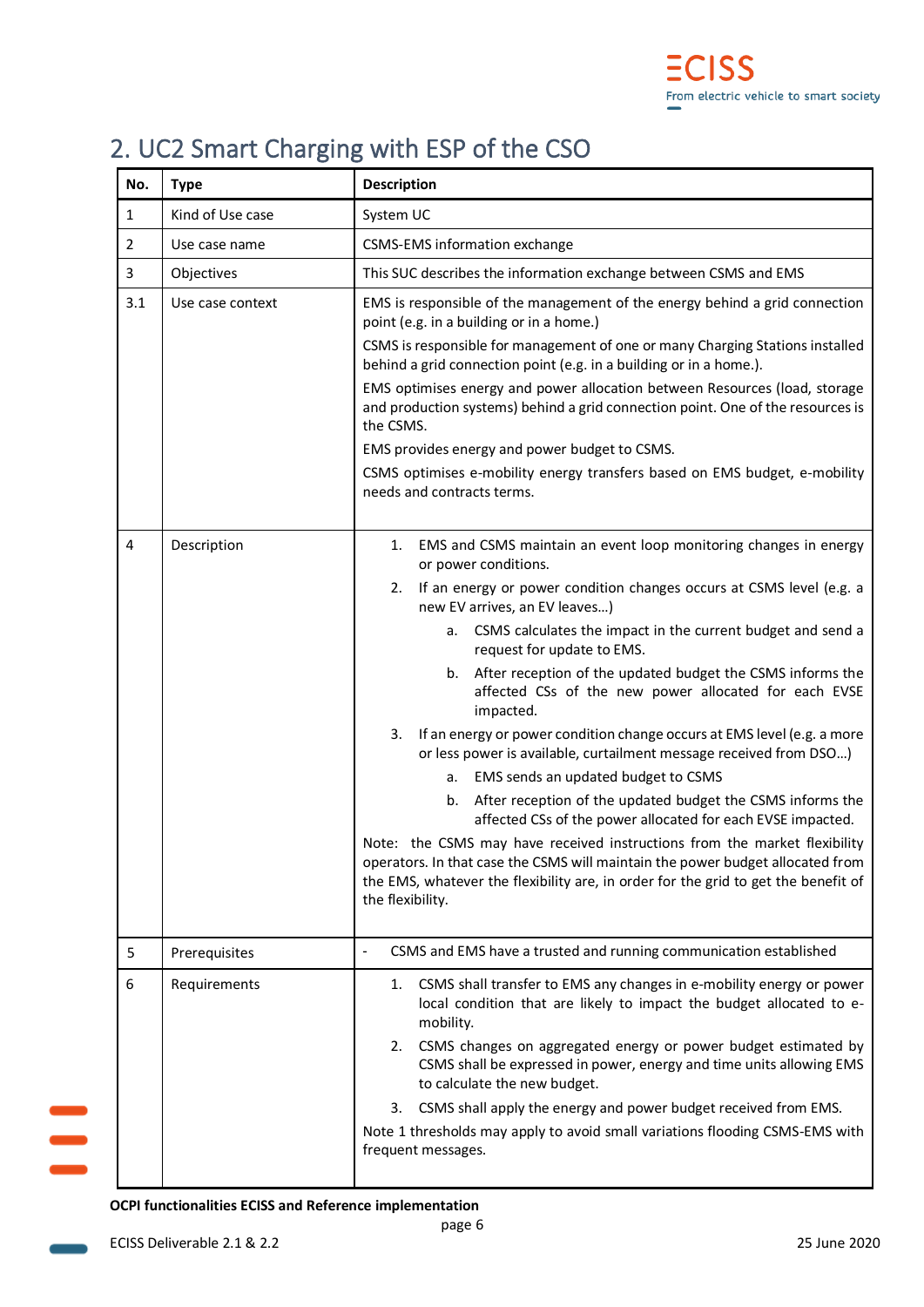

| End conditions | Error in communication between CSMS and EMS |
|----------------|---------------------------------------------|
|                |                                             |

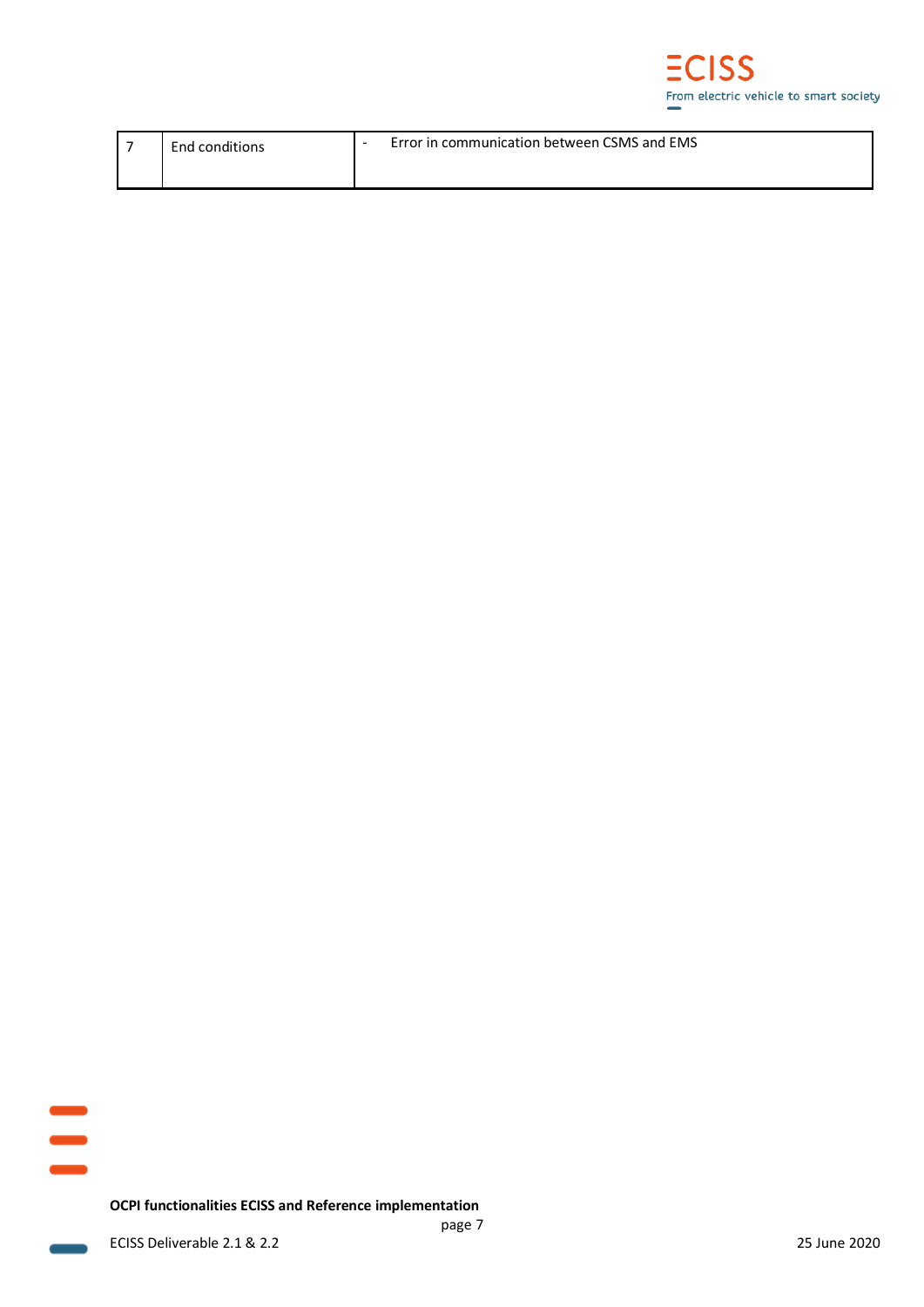## <span id="page-8-0"></span>3. UC3 Other Smart Charging use cases

In this chapter TNO gives three possible other smart charging use cases. One is EV Smart Charging at home with a preference of locally generated PV energy. A second one is EV Smart Charging for a local pool of EVSEs with a local EMS (Energy Management System). A third case is EV Smart Charging with a Flexibility Aggregator that optimizes, also based on electricity markets, and makes the best possible charge profile.

| No.            | <b>Type</b>          | <b>Description</b>                                                                                                                                                                                                                                                                                                                                                                                                                                                                                                                                                                                                                                                                                                                                                                                                                                                                                                                                                                                                                                                                                      |
|----------------|----------------------|---------------------------------------------------------------------------------------------------------------------------------------------------------------------------------------------------------------------------------------------------------------------------------------------------------------------------------------------------------------------------------------------------------------------------------------------------------------------------------------------------------------------------------------------------------------------------------------------------------------------------------------------------------------------------------------------------------------------------------------------------------------------------------------------------------------------------------------------------------------------------------------------------------------------------------------------------------------------------------------------------------------------------------------------------------------------------------------------------------|
| $\mathbf{1}$   | Kind of Use case     | System Use Case                                                                                                                                                                                                                                                                                                                                                                                                                                                                                                                                                                                                                                                                                                                                                                                                                                                                                                                                                                                                                                                                                         |
| $\overline{2}$ | Use case ID          | ECISS-TNO-SC-1                                                                                                                                                                                                                                                                                                                                                                                                                                                                                                                                                                                                                                                                                                                                                                                                                                                                                                                                                                                                                                                                                          |
| 3              | Objectives           | EV Smart Charging at home also on local PV energy with CEM                                                                                                                                                                                                                                                                                                                                                                                                                                                                                                                                                                                                                                                                                                                                                                                                                                                                                                                                                                                                                                              |
| 3.1            | Use case context     | This use case covers EV Smart Charging at home with a preference of locally<br>generated energy, often from PV. The reason is that if more energy is<br>generated locally than consumed it flows back into the grid.<br>In some countries already now, and in The Netherlands in the near future, the<br>prosumer will get paid less for this energy then it needs to pay when it<br>consumes from the grid. Besides this financial incentive also prosumers like to<br>use PV energy from CO2 footprint point of view.                                                                                                                                                                                                                                                                                                                                                                                                                                                                                                                                                                                 |
| 4              | Description          | 11) EV driver arrives with his EV at own EVSE at home<br>12) EV driver connects car to EVSE (no MSP card needed)<br>13) EV driver makes clear to HEMS (Home Energy Management System)<br>or CEM (Customer Energy Manager) via smart phone app what it<br>charging needs are:<br>mainly ToD (Time of Departure, and or<br>next trip distance) and<br>charge preference on home surplus<br>(like from the PV panels on the roof)<br>14) CEM receives further information like<br>SoC of the vehicle (e.g. via car OEM)<br>15) CEM will based on this information and own PV forecast (calculated in<br>for example CEM) and other domestic electricity use (smart meter)<br>make a best possible EV charge profile:<br>it also takes into account if needed the contracted<br>home grid capacity<br>16) CEM sends charge profile to the home EVSE<br>17) EVSE executes this profile and EV starts charging<br>18) Likely no specific billings/CDRs (Charge Detail Records) are necessary<br>19) Likely reschedules needed are needed when domestic electricity use<br>or PV forecast/actuals are changing |
| 5              | Prerequisites        | No specific ones.                                                                                                                                                                                                                                                                                                                                                                                                                                                                                                                                                                                                                                                                                                                                                                                                                                                                                                                                                                                                                                                                                       |
| 6              | Requirements         | The EV driver should have a possibility to override the smart charging, e.g.<br>because he needs full power to fill up his EV battery.<br>A HEMS and CEM needs to be available and have access to some<br>٠<br>information sources.                                                                                                                                                                                                                                                                                                                                                                                                                                                                                                                                                                                                                                                                                                                                                                                                                                                                     |
| 7              | <b>End Condition</b> | Battery of EV filled to users need level.                                                                                                                                                                                                                                                                                                                                                                                                                                                                                                                                                                                                                                                                                                                                                                                                                                                                                                                                                                                                                                                               |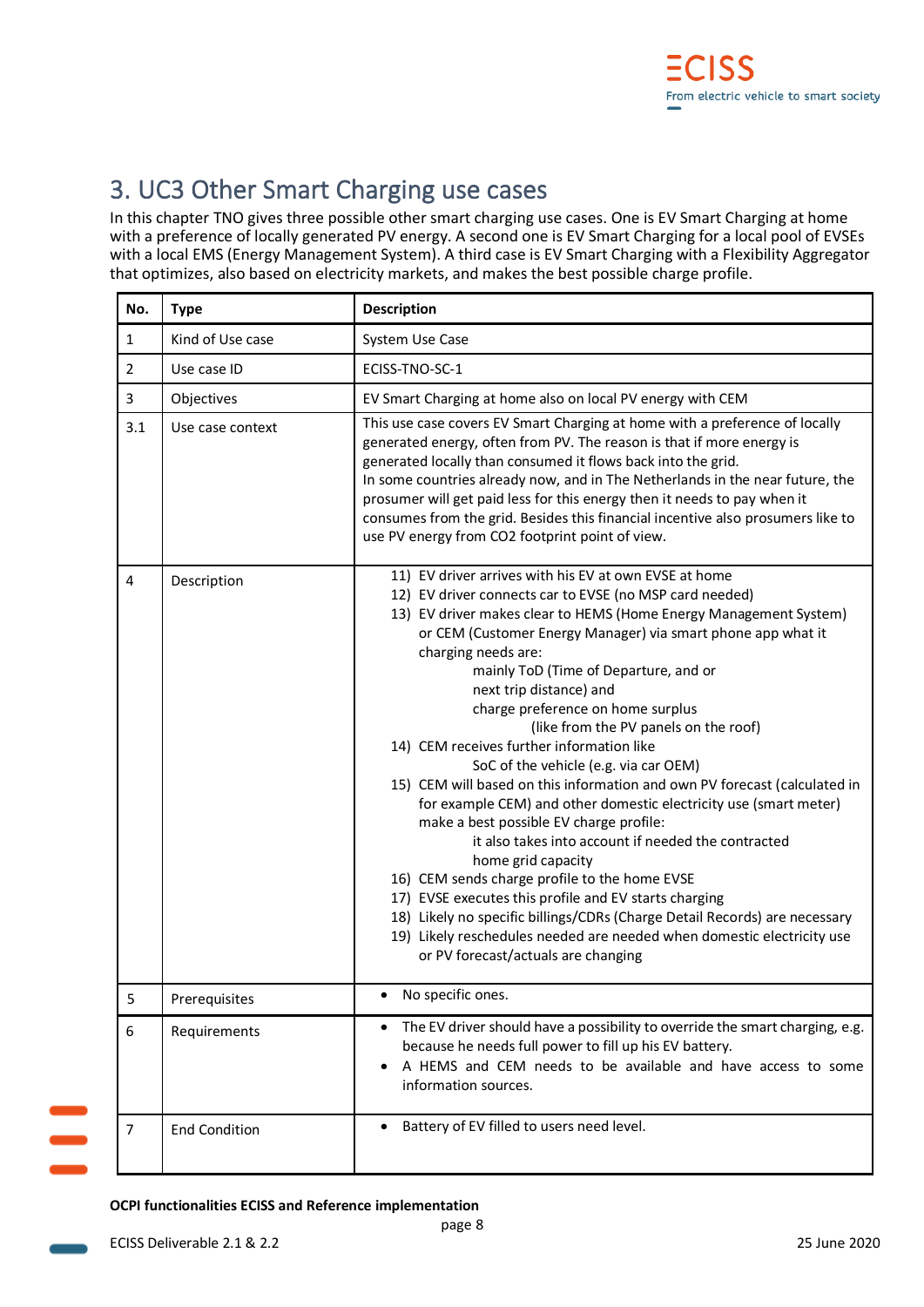| No.            | <b>Type</b>          | <b>Description</b>                                                                                                                                                                                                                                                                                                                                                                                                                                                                                                                                                                                                                                                                                                                                                                                                                                                                                                                                                                                                                                                                                                                                                                                                                                                                                                                |
|----------------|----------------------|-----------------------------------------------------------------------------------------------------------------------------------------------------------------------------------------------------------------------------------------------------------------------------------------------------------------------------------------------------------------------------------------------------------------------------------------------------------------------------------------------------------------------------------------------------------------------------------------------------------------------------------------------------------------------------------------------------------------------------------------------------------------------------------------------------------------------------------------------------------------------------------------------------------------------------------------------------------------------------------------------------------------------------------------------------------------------------------------------------------------------------------------------------------------------------------------------------------------------------------------------------------------------------------------------------------------------------------|
| $\mathbf{1}$   | Kind of Use case     | System Use Case                                                                                                                                                                                                                                                                                                                                                                                                                                                                                                                                                                                                                                                                                                                                                                                                                                                                                                                                                                                                                                                                                                                                                                                                                                                                                                                   |
| $\overline{2}$ | Use case ID          | ECISS-TNO-SC-2                                                                                                                                                                                                                                                                                                                                                                                                                                                                                                                                                                                                                                                                                                                                                                                                                                                                                                                                                                                                                                                                                                                                                                                                                                                                                                                    |
| 3              | Objectives           | EV Smart Charging for a local pool of EVSEs with EMS                                                                                                                                                                                                                                                                                                                                                                                                                                                                                                                                                                                                                                                                                                                                                                                                                                                                                                                                                                                                                                                                                                                                                                                                                                                                              |
| 3.1            | Use case context     | This use case covers EV Smart Charging for a local pool of EVSEs with an EMS<br>(Energy Management System). The main goal is not to overload the grid<br>connection and as such do not have to pay for a higher rated grid connection.<br>Further is offers also options for the EMS to exploit some of the flexibility on<br>energy markets (or locally generated energy) depending on the contract with<br>the energy supplier and agreed tariffs.                                                                                                                                                                                                                                                                                                                                                                                                                                                                                                                                                                                                                                                                                                                                                                                                                                                                              |
| 4              | Description          | EV drivers arrive at EVSEs with their EVs<br>1)<br>EV driver connects to EVSE, default uses MSP card etc.<br>2)<br>3)<br>CPO verifies card at MSP or at roaming hub<br>4)<br>EV driver makes clear to MSP (via smart phone app, or pre-settings)<br>what its preferences are: fast, smart, CO2 neutral and of course ToD<br>(Time of Departure) and or next trip distance.<br>The local EMS (Energy Management System), likely operated by an<br>5)<br>ESP (Energy Service Provider), receives (channels to be defined)<br>information like:<br>charge power possibilities (e.g. via CPO)<br>SoC of the vehicles (e.g. via OEM) and<br>user preferences (e.g. via MSP)<br>EMS will based on this information (and the electricity market) make a<br>6)<br>best possible charge profile that prevents overloading the contracted<br>grid capacity (smart meter reading used).<br>local PV can be present and being used<br>in some cases also a local battery can be used to make<br>use of energy market and prevent overloads<br>EMS sends charge profiles to EVSEs<br>7)<br>8)<br>EVSEs execute these profiles and EVs starts/are charging<br>9)<br>Likely no specific billings/CDRs are necessary<br>10) Likely reschedules are needed when electricity use or PV<br>forecast/actuals are changing, or new EVs arrive or leave |
| 5              | Prerequisites        | User needs to agree with smart charging.<br>$\bullet$                                                                                                                                                                                                                                                                                                                                                                                                                                                                                                                                                                                                                                                                                                                                                                                                                                                                                                                                                                                                                                                                                                                                                                                                                                                                             |
| 6              | Requirements         | The EV driver should have a possibility to override the smart charging,<br>because he needs full power to fill up his EV battery.<br>An EMS needs to be available and have access to some information<br>sources.                                                                                                                                                                                                                                                                                                                                                                                                                                                                                                                                                                                                                                                                                                                                                                                                                                                                                                                                                                                                                                                                                                                 |
| $\overline{7}$ | <b>End Condition</b> | Battery of EV filled to users need level.                                                                                                                                                                                                                                                                                                                                                                                                                                                                                                                                                                                                                                                                                                                                                                                                                                                                                                                                                                                                                                                                                                                                                                                                                                                                                         |

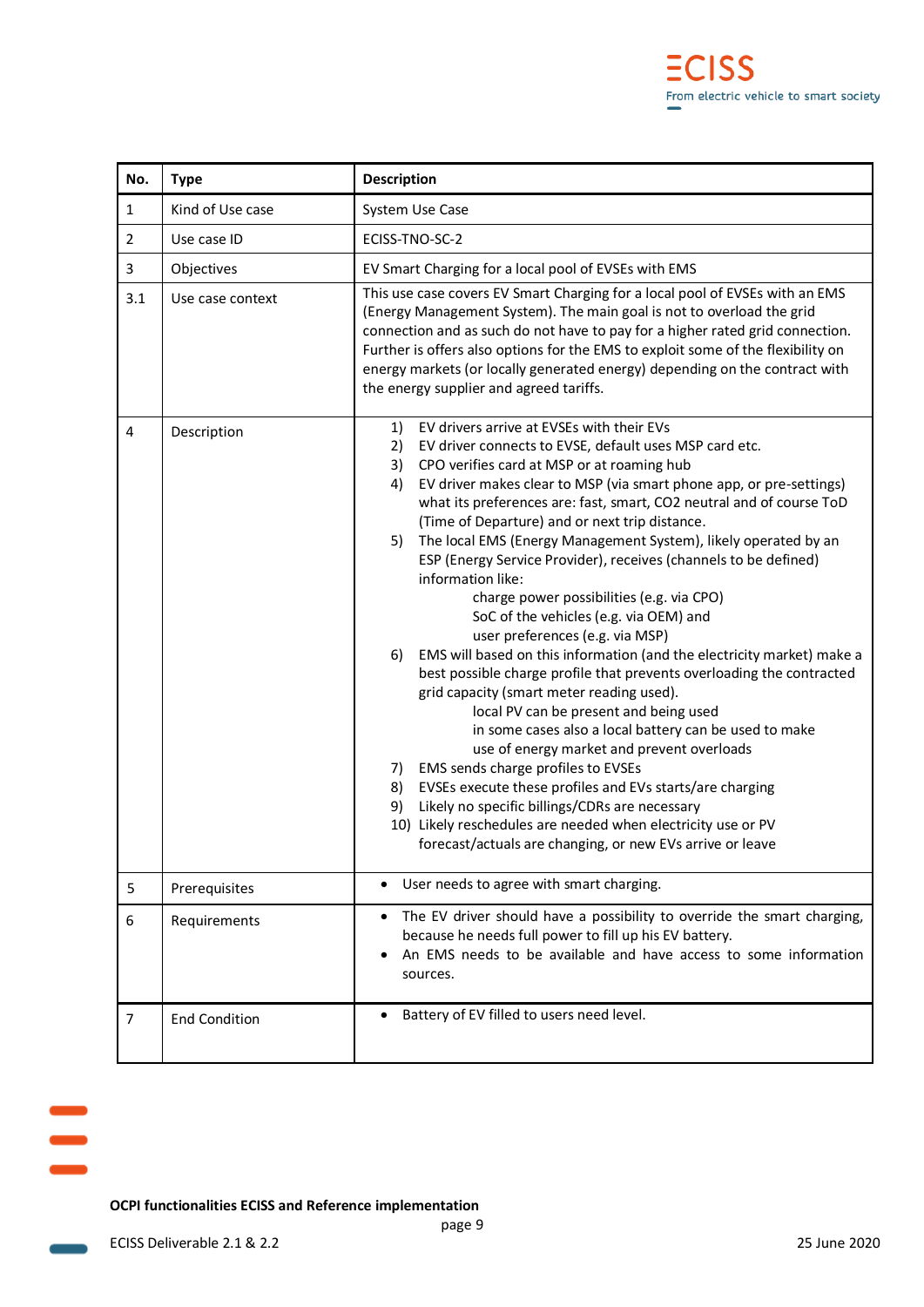| No.            | <b>Type</b>          | <b>Description</b>                                                                                                                                                                                                                                                                                                                                                                                                                                                                                                                                                                                                                                                                                                                                                                                                                                                                                                                                                                                                                                                                                                                                                                                                                                                                                                                                                                       |
|----------------|----------------------|------------------------------------------------------------------------------------------------------------------------------------------------------------------------------------------------------------------------------------------------------------------------------------------------------------------------------------------------------------------------------------------------------------------------------------------------------------------------------------------------------------------------------------------------------------------------------------------------------------------------------------------------------------------------------------------------------------------------------------------------------------------------------------------------------------------------------------------------------------------------------------------------------------------------------------------------------------------------------------------------------------------------------------------------------------------------------------------------------------------------------------------------------------------------------------------------------------------------------------------------------------------------------------------------------------------------------------------------------------------------------------------|
| 1              | Kind of Use case     | System Use Case                                                                                                                                                                                                                                                                                                                                                                                                                                                                                                                                                                                                                                                                                                                                                                                                                                                                                                                                                                                                                                                                                                                                                                                                                                                                                                                                                                          |
| $\overline{2}$ | Use case ID          | ECISS-TNO-SC-3                                                                                                                                                                                                                                                                                                                                                                                                                                                                                                                                                                                                                                                                                                                                                                                                                                                                                                                                                                                                                                                                                                                                                                                                                                                                                                                                                                           |
| 3              | Objectives           | EV Smart Charging with a Flexibility Aggregator                                                                                                                                                                                                                                                                                                                                                                                                                                                                                                                                                                                                                                                                                                                                                                                                                                                                                                                                                                                                                                                                                                                                                                                                                                                                                                                                          |
| 3.1            | Use case context     | This use case covers EV Smart Charging of an EV by means of a Flexibility<br>Aggregator. The main goal is to exploit the flexibility on various energy markets<br>to get the best offer (or CO2 footprint). Optionally the grid connection capacity<br>can or needs to be taken into account.                                                                                                                                                                                                                                                                                                                                                                                                                                                                                                                                                                                                                                                                                                                                                                                                                                                                                                                                                                                                                                                                                            |
| 4              | Description          | EV driver arrives at (a publicly accessible) EVSE with its EV<br>1)<br>2)<br>EV driver connects car, uses MSP card<br>CPO verifies card at MSP or at roaming hub<br>3)<br>EV driver makes clear to MSP via smart phone app what its<br>4)<br>preferences are (or uses pre-sets): fast, smart, CO2 neutral and of<br>course ToD (Time of Departure, and or next trip distance)<br>Aggregator (special type of ESP), but still an ESP (Energy Service<br>5)<br>Provider), receives (communication channels to be defined)<br>information like:<br>charge power possibilities (e.g. via CPO)<br>SoC of the vehicles (e.g. via OEM) and<br>user preferences (e.g. via MSP)<br>Aggregator will based on this information and the electricity markets<br>6)<br>make a best possible charge profile (price, CO2 neutral, )<br>If needed/possible aggregator verifies with DSO if this is power-<br>7)<br>capacity wise feasible (and or load/phasing/voltage quality wise)<br>here USEF (and or OSCP) protocols can play a<br>in H2020 InterFlex project an aggregator use case with<br>USEF has been executed and piloted<br>Aggregator sends charge profile to CPO (if needed indirectly)<br>8)<br>9)<br>CPO sends charge profile to EVSE<br>10) EVSE executes this profile and EV starts charging<br>11) Likely some specific billings/CDRs necessary to complete the<br>settlement process. |
| 5              | Prerequisites        | User should agree in smart charging or have a contract with an aggregator.                                                                                                                                                                                                                                                                                                                                                                                                                                                                                                                                                                                                                                                                                                                                                                                                                                                                                                                                                                                                                                                                                                                                                                                                                                                                                                               |
| 6              | Requirements         | The EV driver should have a possibility to override the smart charging,<br>because he needs full power to fill up his EV battery.<br>The aggregator needs to have access to several information sources.<br>$\bullet$                                                                                                                                                                                                                                                                                                                                                                                                                                                                                                                                                                                                                                                                                                                                                                                                                                                                                                                                                                                                                                                                                                                                                                    |
| 7              | <b>End Condition</b> | Battery of EV filled to users need level.<br>$\bullet$                                                                                                                                                                                                                                                                                                                                                                                                                                                                                                                                                                                                                                                                                                                                                                                                                                                                                                                                                                                                                                                                                                                                                                                                                                                                                                                                   |

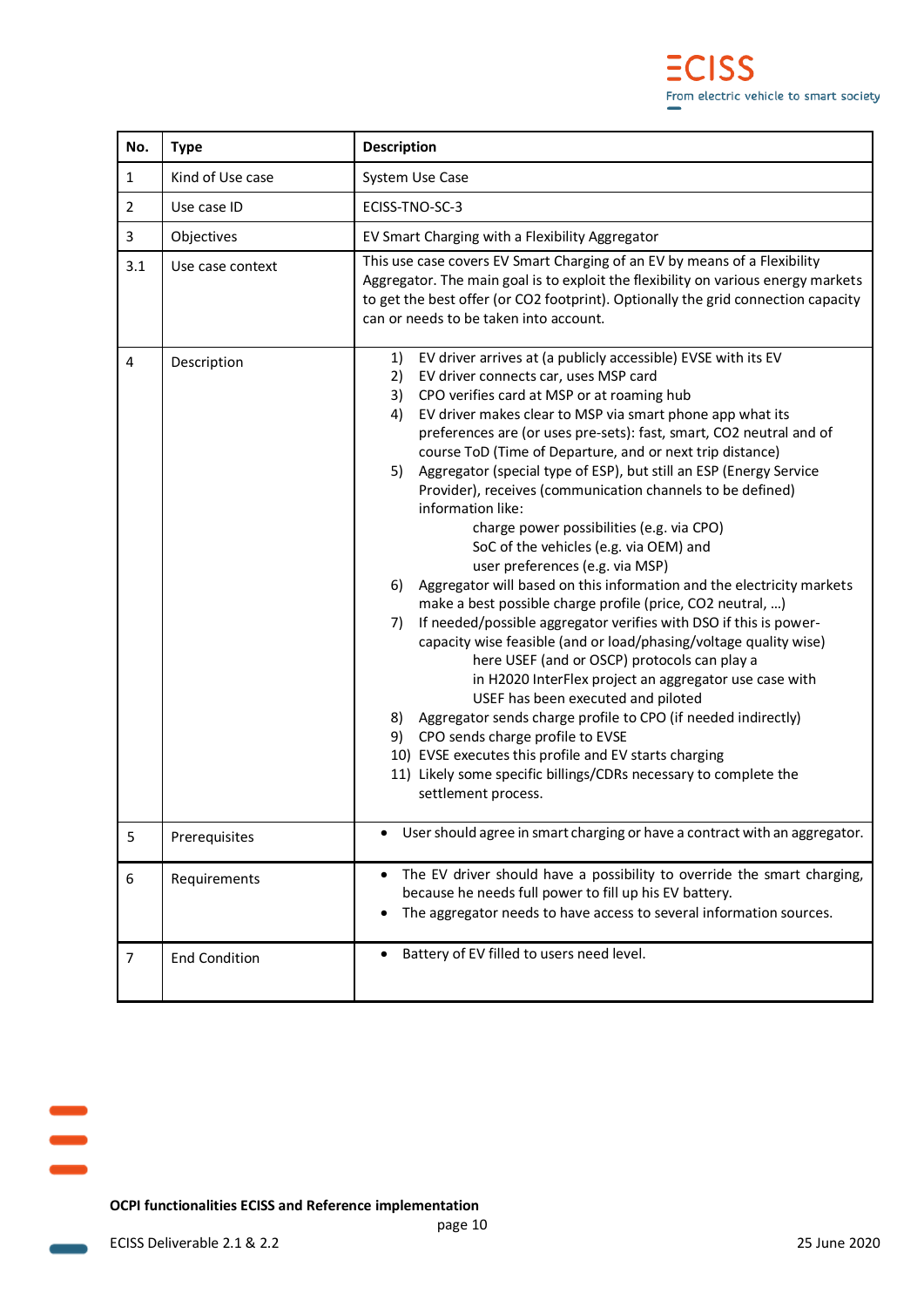## <span id="page-11-0"></span>4. UC4 Transparent pricing – Tariff Communication

| No.            | <b>Type</b>          | <b>Description</b>                                                                                                                                                                                                                                                                                                                                                     |
|----------------|----------------------|------------------------------------------------------------------------------------------------------------------------------------------------------------------------------------------------------------------------------------------------------------------------------------------------------------------------------------------------------------------------|
| $\mathbf{1}$   | Kind of Use case     | System Use Case (ECISS UC4A)                                                                                                                                                                                                                                                                                                                                           |
| $\overline{2}$ | Use case ID          | The EV user wants to know the charging session tariff based on no contract                                                                                                                                                                                                                                                                                             |
| 3              | Objectives           | Make charging session tariff knows to anyone who wants to know this.                                                                                                                                                                                                                                                                                                   |
| 3.1            | Use case context     | An EV User wants to know in general and before he/she wants to start charging<br>the general charging session tariff based on an anonymous user profile.                                                                                                                                                                                                               |
|                |                      | For this the EV User will look for a the charging session tariff which is going to<br>be billed.                                                                                                                                                                                                                                                                       |
|                |                      | This charging session tariff should be the same on the general websites, f.i.<br>national platforms, and the CPO website/app. The charging session tariff<br>contains the following tariff elements: VAT, Payment cost and actual cost for<br>charging. The last one can be build from several sub-component like: service<br>fee, energy, time, energy services, etc. |
|                |                      | The way the information is searched and found is out-of-scope of this use case.                                                                                                                                                                                                                                                                                        |
|                |                      | If cost are to be shown in a different format this would also fall into this use<br>case. A topic which is discussed in Europe is the cost/100km.                                                                                                                                                                                                                      |
| 4              | Description          | The CPO will have to determine this charging session tariff. This tariff should be<br>seen as 'ad-hoc' price as defined in the EU AFID and is called in this use case<br>the Pay-As-You-Go (PAYG) price.                                                                                                                                                               |
|                |                      | The CPO will have to inform via a standard interface with 3rd parties.<br>The CPO will enforce a quality process in line with the consumer laws. This also<br>applies for the process of updating this tariff information.                                                                                                                                             |
| 5              | Prerequisites        | PAYG price must be in place<br>$\bullet$<br>The standard protocol must support the tariff scheme's for PAYG, the<br>$\bullet$<br>update process and agreed between partners incl. data ownership                                                                                                                                                                       |
| 6              | Requirements         | Next to the protocol the transfer method should be selected and is secure<br>٠<br>Automatic failure detection, re-connect and re-submit, SLA and enough<br>bandwidth                                                                                                                                                                                                   |
| 7              | <b>End Condition</b> | The charging session tariff (PAYG) is correct and accurate<br>٠<br>The PAYG price is correctly show by 3rd parties<br>The correct PAYG is used when billing the customer<br>Tariff information is easily found by the EV user and thus complies with<br>٠<br>consumer law                                                                                              |

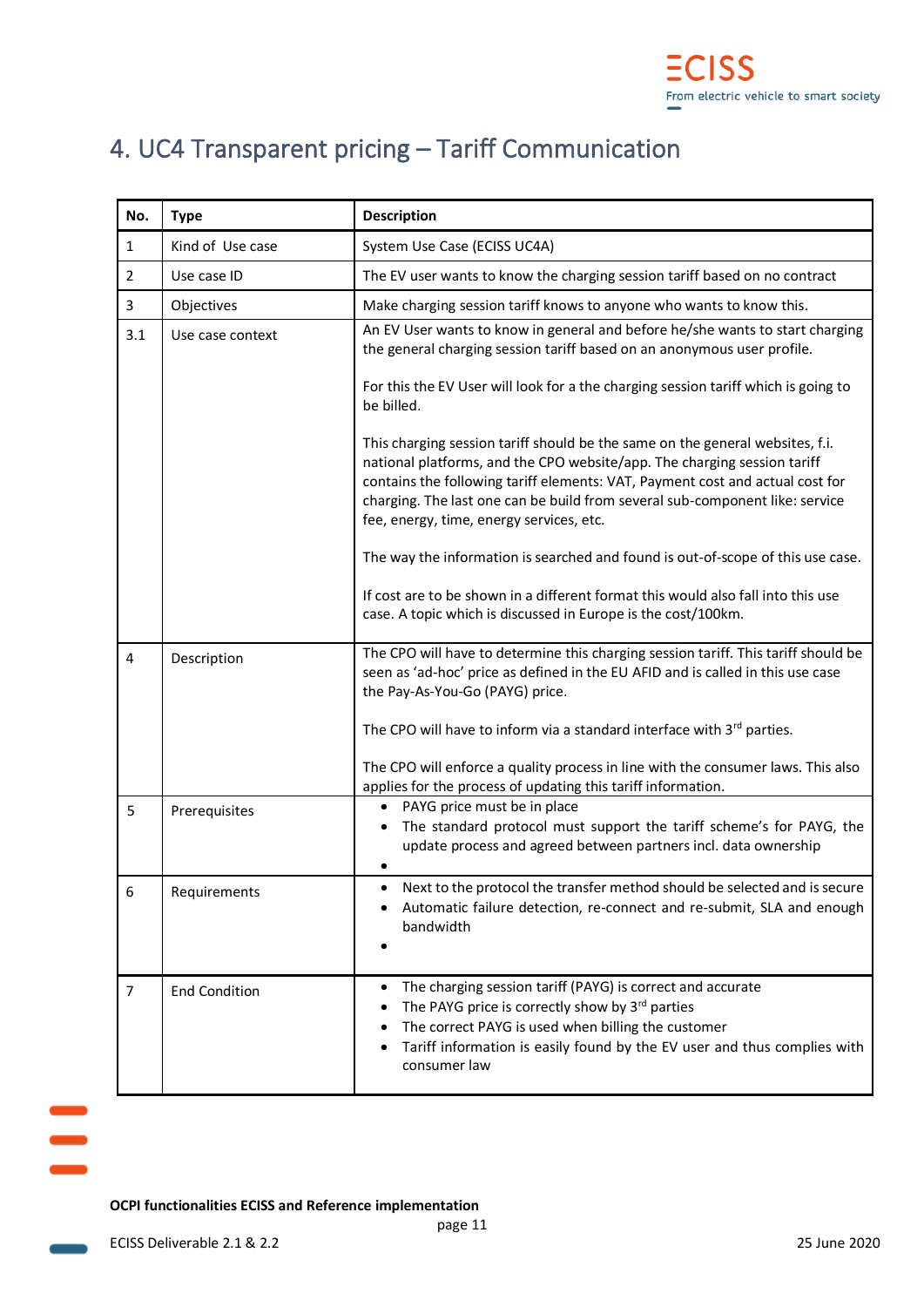| No.            | <b>Type</b>      | <b>Description</b>                                                                                                                                                                                                                                                                                                                                                                                                                                                                  |
|----------------|------------------|-------------------------------------------------------------------------------------------------------------------------------------------------------------------------------------------------------------------------------------------------------------------------------------------------------------------------------------------------------------------------------------------------------------------------------------------------------------------------------------|
| $\mathbf{1}$   | Kind of Use case | System Use Case (ECISS UC4B)                                                                                                                                                                                                                                                                                                                                                                                                                                                        |
| $\overline{2}$ | Use case ID      | The EV user wants to know the charging session tariff based on the MSP contract                                                                                                                                                                                                                                                                                                                                                                                                     |
| 3              | Objectives       | The EV user wants to know, based on his contract with a MSP, what the charging<br>session tariff will be applicable.                                                                                                                                                                                                                                                                                                                                                                |
| 3.1            | Use case context | The EV User wants to know, based on his MSP contract, which tariff is<br>applicable. This is only known by the MSP.                                                                                                                                                                                                                                                                                                                                                                 |
|                |                  | The prime contact for this is the contract party, the MSP. The MSP can choice<br>an own tariff scheme or make use of the cost tariff of the CPO.                                                                                                                                                                                                                                                                                                                                    |
|                |                  | In the first case a connection with the CPO for tariffs is not necessary but<br>convenient. For the MSP the EV User tariffs must be actual and used for the<br>billing.                                                                                                                                                                                                                                                                                                             |
|                |                  | When the MSP is depending for the tariffs on the cost tariffs of the CPO a<br>robust and accurate interface for tariffs must be in place. The MSP can choice<br>for the PAYG price and negotiate a kick-back fee.                                                                                                                                                                                                                                                                   |
|                |                  | It is also possible that MSP's share the EV User tariffs to 3rd parties. In this case<br>an EV User can, based on his contract, also use 3 <sup>rd</sup> party information sources.                                                                                                                                                                                                                                                                                                 |
|                |                  | For the EV User the actual tariff used in charging session can also be shown by<br>the CPO to the EV User, f.i. on the display of the charging station. Based on the<br>consumption information on usage and costs can be shown to the EV User. At<br>the end of a charging session the cost shown by CPO or MSP must be the same<br>as on the invoice.                                                                                                                             |
| 4              | Description      | The CPO will share both the PAYG price and the cost tariffs to the MSP. Even<br>when the MSP does not use the PAYG price for the EV User tariff, this<br>information is generally available. This could be implemented separately.                                                                                                                                                                                                                                                  |
|                |                  | The MSP should share the EV User tariff to the CPO as part of the charging<br>process. After authentication, the EV User tariff should be communicated to<br>the CPO to be displayed on the screen. This Also applies for usage and cost<br>information and at the end of the charging session. If the MSP is using the<br>PAYG price this information sharing process can be implemented smarter<br>where the CPO is the responsible party to calculate and show this information. |
|                |                  | Sharing the EV User tariff by the MSP is in principal the only for the contract<br>partners and not for the CPO to know. If this information is protected and<br>therefore not accessible to the CPO, all usage and cost information must be<br>calculated by the MSP. How to display this protected data on the display of the<br>charging station is not yet in place.                                                                                                            |
| 5              | Prerequisites    | PAYG price must be in place<br>CPO tariffs must be in place<br>EV User MSP tariffs must be in place<br>The standard protocol must support the tariff scheme's for PAYG, CPO<br>٠<br>tariffs, the update process and agreed between partners incl. data<br>ownership                                                                                                                                                                                                                 |

 $\equiv$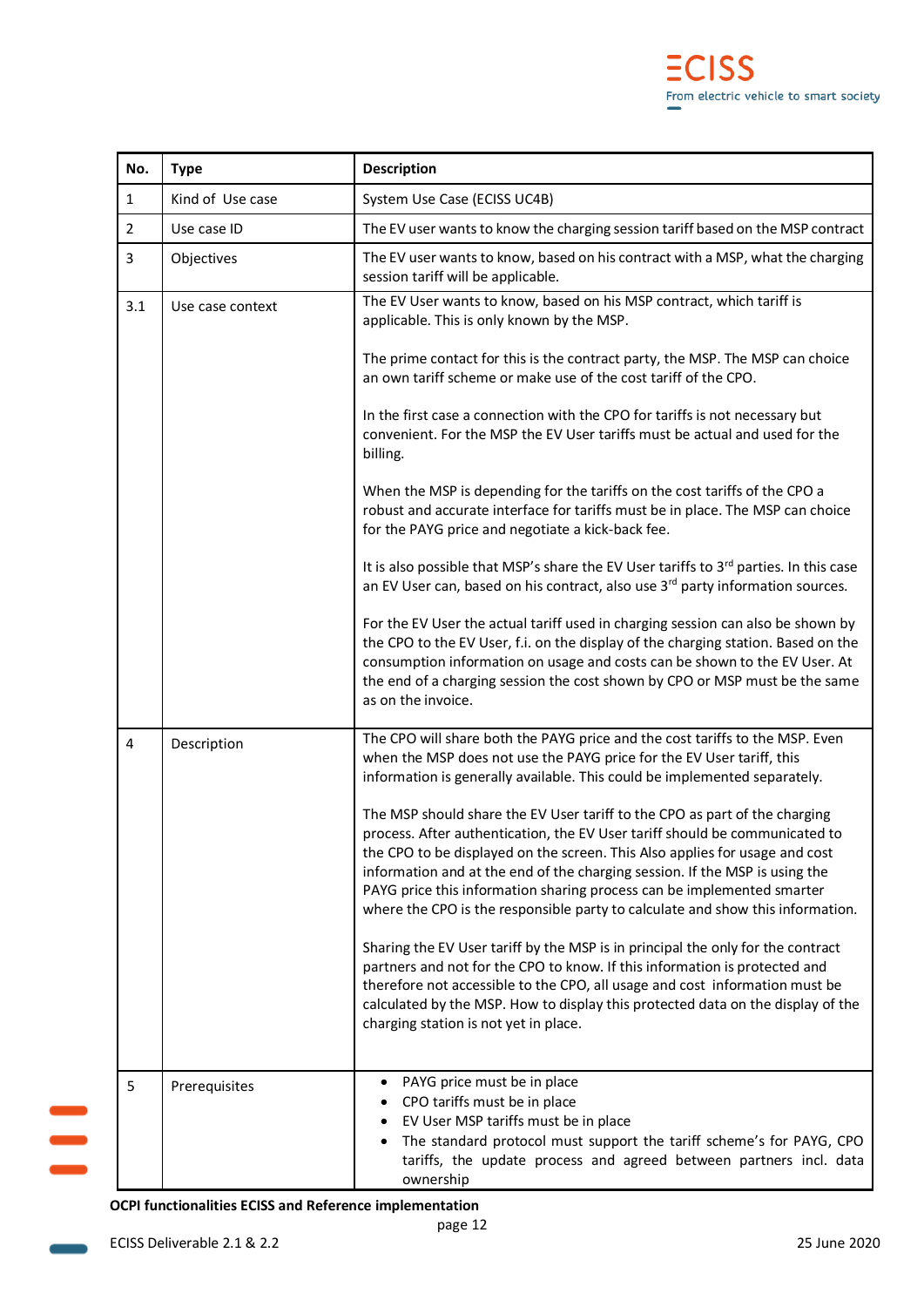|   |                      | A standard protocol to support information from the MSP to the CPO must<br>be in place: EV User MSP tariff, usage                                                                                                                                                        |
|---|----------------------|--------------------------------------------------------------------------------------------------------------------------------------------------------------------------------------------------------------------------------------------------------------------------|
| 6 | Requirements         | Next to the protocol the transfer method should be selected and is secure<br>Automatic failure detection, re-connect and re-submit, SLA and enough<br>bandwidth                                                                                                          |
|   | <b>End Condition</b> | The MSP must be able to show the correct price to the EV User based on<br>the contract<br>The correct MSP tariff is used when billing the customer<br>$\bullet$<br>Tariff information is easily found by the EV user and thus complies with<br>$\bullet$<br>consumer law |

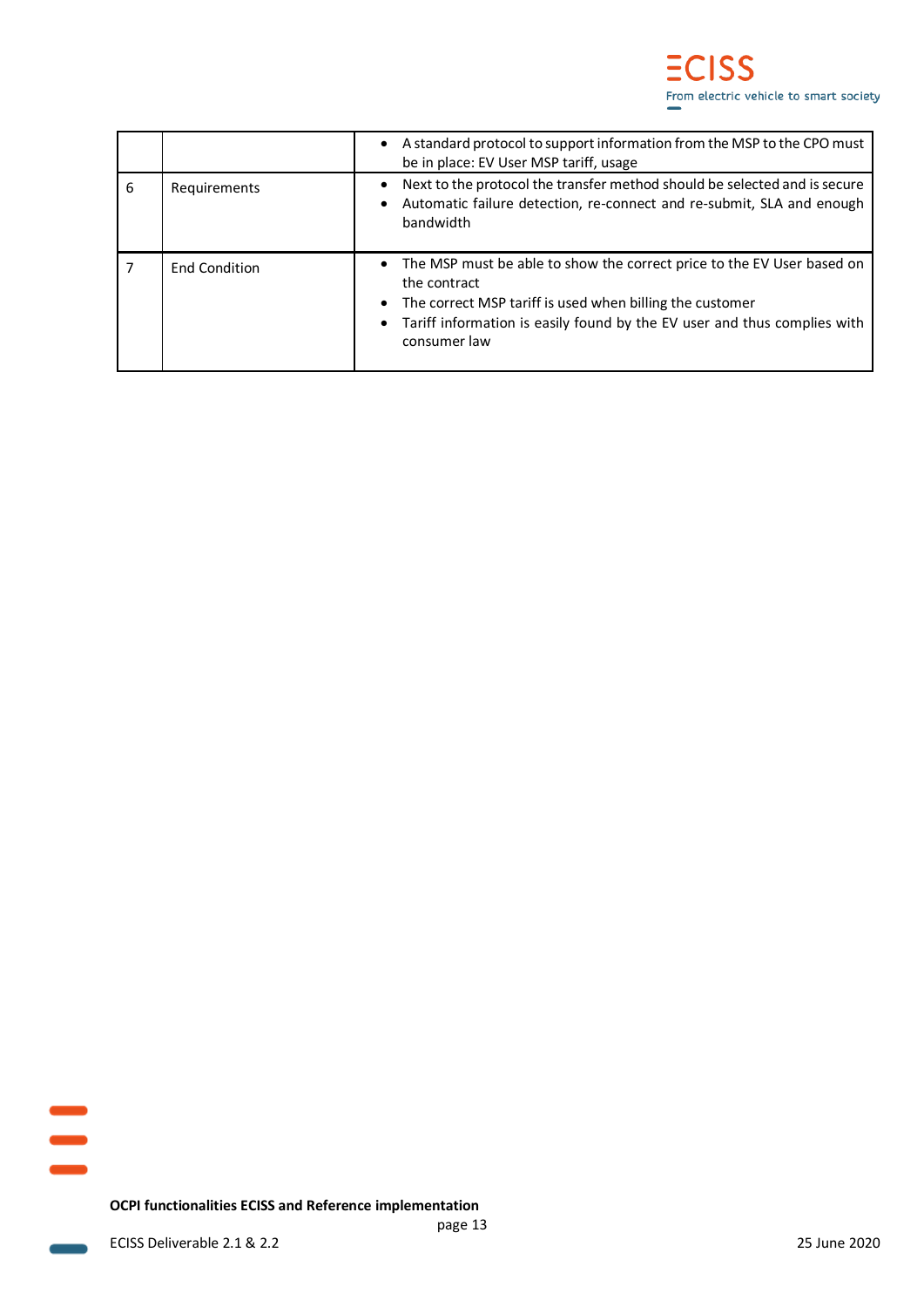## <span id="page-14-0"></span>5. UC5 Other use cases

| No.            | <b>Type</b>          | <b>Description</b>                                                                                                                                                                                                                                                                                                                                                                                                                                                                                                                                                                                                                                                                                                                                                                                                                                                                           |
|----------------|----------------------|----------------------------------------------------------------------------------------------------------------------------------------------------------------------------------------------------------------------------------------------------------------------------------------------------------------------------------------------------------------------------------------------------------------------------------------------------------------------------------------------------------------------------------------------------------------------------------------------------------------------------------------------------------------------------------------------------------------------------------------------------------------------------------------------------------------------------------------------------------------------------------------------|
| $\mathbf{1}$   | Kind of Use case     | Show chargepoints on apps, websites and in dash systems of Navigation Service<br>Provider (NSP)                                                                                                                                                                                                                                                                                                                                                                                                                                                                                                                                                                                                                                                                                                                                                                                              |
| $\overline{2}$ | Use case ID          | NSP01                                                                                                                                                                                                                                                                                                                                                                                                                                                                                                                                                                                                                                                                                                                                                                                                                                                                                        |
| 3              | Objectives           | The EV driver can search, view and select chargepoints as a destination                                                                                                                                                                                                                                                                                                                                                                                                                                                                                                                                                                                                                                                                                                                                                                                                                      |
| 3.1            | Use case context     | When the battery of the car is not charged to the desired state the EV driver<br>should be able to find and select a chargepoint to navigate to and and to<br>charge his car.                                                                                                                                                                                                                                                                                                                                                                                                                                                                                                                                                                                                                                                                                                                |
| 4              | Description          | 1)<br>The EV driver searches for chargepoint on website, app, navigation<br>device or in-dash system<br>The EV Driver can define if it should be nearby or near a specific<br>2)<br>location or place.<br>The EV driver can select to view chargepoints that have a certain<br>3)<br>speed (fast, normal, slow)<br>The EV driver can select to view chargepoints that have a certain plug<br>4)<br>type<br>The EV driver can select any of the search results and show more<br>5)<br>information about the chargepoint<br>The EV driver should be able to see the price he has to pay for a<br>6)<br>charge on the chargepoint<br>The EV driver should be able to see if the EVSEs of the chargepoints<br>7)<br>are occupied or not occupied<br>The EV driver should be able to select one of the chargepoints for<br>8)<br>navigation via website, app, navigation device or in-dash system |
| 5              | Prerequisites        | The user should be able to make a considered decision to select a<br>$\bullet$<br>chargepoint and be able to navigate to the chargepoint                                                                                                                                                                                                                                                                                                                                                                                                                                                                                                                                                                                                                                                                                                                                                     |
| 6              | Requirements         | The EV driver should be able see basic information about the chargepoint<br>like location, address, CPO and opening hours<br>The EV driver should be able to speed of which can be charged (slow,<br>normal, fast)<br>The EV driver should be able to see if the EVSEs of the chargepoint are<br>occupied, faulted or available<br>The EV driver should be able to select the chargepoint for navigation<br>within his chosen navigation device, app or website.                                                                                                                                                                                                                                                                                                                                                                                                                             |
| $\overline{7}$ | <b>End Condition</b> | The EV driver should arrive on the selected location and the information<br>$\bullet$<br>that was used to make the selection is correct upon arrival (where<br>occupancy might be not available because of another user arriving<br>between the moment of selection and arrival)                                                                                                                                                                                                                                                                                                                                                                                                                                                                                                                                                                                                             |

| No.<br><b>Description</b><br><b>Type</b> |  |  |
|------------------------------------------|--|--|
|                                          |  |  |
|                                          |  |  |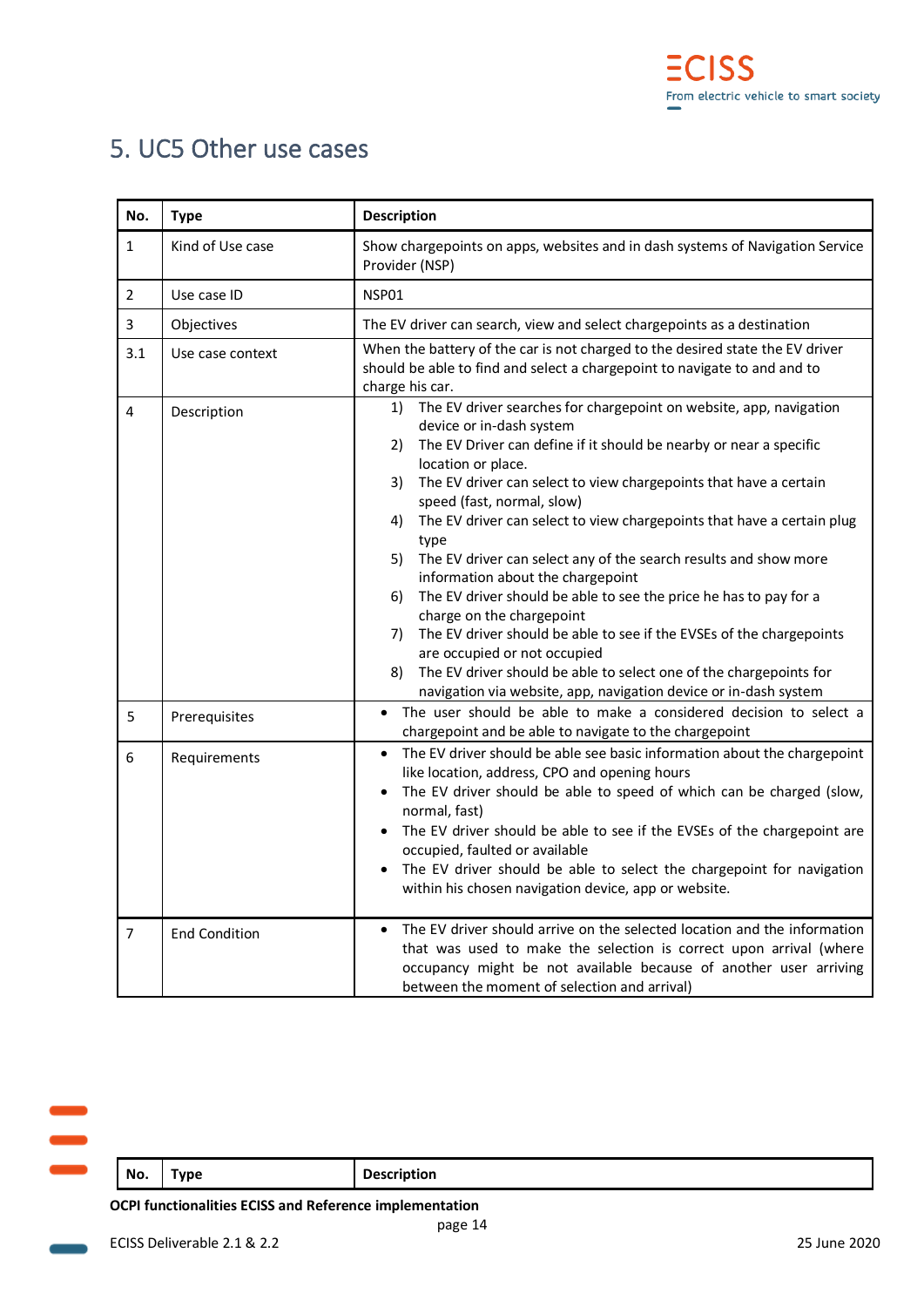| $\mathbf{1}$   | Kind of Use case     | EV driver should be able to select chargepoints based on radius of battery and<br>route planned                                                                                                                                                                                                                                                                                                                                                                                                                                                                                                                                                                                                                                                                                                                                                                                                                                                                                                                                                                                 |  |  |
|----------------|----------------------|---------------------------------------------------------------------------------------------------------------------------------------------------------------------------------------------------------------------------------------------------------------------------------------------------------------------------------------------------------------------------------------------------------------------------------------------------------------------------------------------------------------------------------------------------------------------------------------------------------------------------------------------------------------------------------------------------------------------------------------------------------------------------------------------------------------------------------------------------------------------------------------------------------------------------------------------------------------------------------------------------------------------------------------------------------------------------------|--|--|
| $\overline{2}$ | Use case ID          | NSP02                                                                                                                                                                                                                                                                                                                                                                                                                                                                                                                                                                                                                                                                                                                                                                                                                                                                                                                                                                                                                                                                           |  |  |
| 3              | Objectives           | The EV driver is warned by the navigation software that the available range of<br>the car is not sufficient for the calculated route and that a chargepoint should<br>be selected en route to arrive at the destination                                                                                                                                                                                                                                                                                                                                                                                                                                                                                                                                                                                                                                                                                                                                                                                                                                                         |  |  |
| 3.1            | Use case context     | When the range of the battery is not sufficient for reaching the destination, the<br>EV driver should be warned and given an option to charge en route. The user<br>should be able to make a considered selection of the chargepoint.                                                                                                                                                                                                                                                                                                                                                                                                                                                                                                                                                                                                                                                                                                                                                                                                                                           |  |  |
| $\overline{4}$ | Description          | The EV driver plans a route on the navigation software in app,<br>1)<br>navigation software or in-dash system<br>Navigation software determines the route and the travelled distance<br>2)<br>3)<br>Navigation software determines based on current state of battery if<br>the range is sufficient or not (with a safety margin)<br>Navigation will define if a charge (or multiple charges) are needed to<br>4)<br>reach the destination<br>Navigation software will show chargepoints along the route<br>5)<br>EV Driver should have enough information to make a quick decision<br>6)<br>for a chargepoint:<br>- Fast / slow charger<br>- Occupied or not<br>- # of minutes it will charge to a defined %<br>EV driver selects the chargepoint<br>7)<br>Navigation software will recalculate the route with the selected<br>8)<br>charegepoint as stop on the route<br>Navigation software will inform the driver if the chargepoint is<br>9)<br>occupied in the period it driving to it. The navigation software then<br>shows and alternative chargepoint (back to step 5) |  |  |
| 5              | Prerequisites        | The user should be able to make a considered decision to select a<br>chargepoint along the route and be able to navigate to the chargepoint                                                                                                                                                                                                                                                                                                                                                                                                                                                                                                                                                                                                                                                                                                                                                                                                                                                                                                                                     |  |  |
| 6              | Requirements         | The EV driver should be warned when the state of battery cannot provide<br>$\bullet$<br>the range to reach the destination<br>The EV driver should be presented with chargepoints along the route<br>The EV driver should be able to speed of which can be charged (slow,<br>normal, fast)<br>The EV driver should be able to see if the EVSEs of the chargepoint are<br>occupied or available<br>The EV driver should be able to select the chargepoint for navigation<br>within his chosen navigation device, app or website.                                                                                                                                                                                                                                                                                                                                                                                                                                                                                                                                                 |  |  |
| $\overline{7}$ | <b>End Condition</b> | The EV driver chose the chargepoint to navigate to along the route, arrives<br>there and the information given is correct.                                                                                                                                                                                                                                                                                                                                                                                                                                                                                                                                                                                                                                                                                                                                                                                                                                                                                                                                                      |  |  |

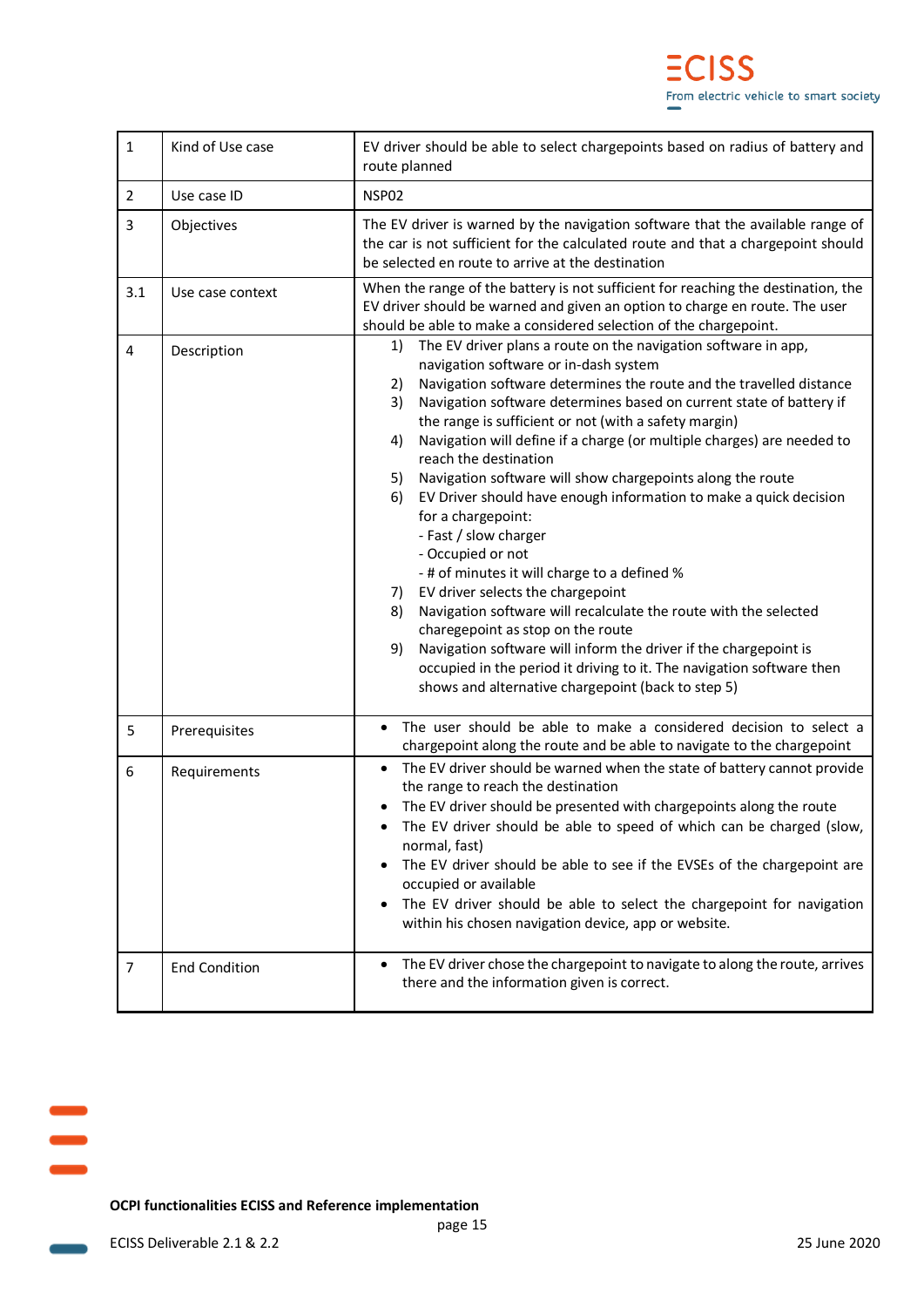| No.            | <b>Type</b>                  | <b>Description</b>                                                                                                                                                                                                                                                                                                                                                                                                                                                                                                                                                                                                                                                  |  |  |  |  |
|----------------|------------------------------|---------------------------------------------------------------------------------------------------------------------------------------------------------------------------------------------------------------------------------------------------------------------------------------------------------------------------------------------------------------------------------------------------------------------------------------------------------------------------------------------------------------------------------------------------------------------------------------------------------------------------------------------------------------------|--|--|--|--|
| 1              | Kind of Use case             | Updating information in national chargepoints database (National<br>Access Point)                                                                                                                                                                                                                                                                                                                                                                                                                                                                                                                                                                                   |  |  |  |  |
| 2              | Use case ID                  | NAP01                                                                                                                                                                                                                                                                                                                                                                                                                                                                                                                                                                                                                                                               |  |  |  |  |
| 3              | Objectives                   | A CPO wants to make information about its chargers publicly available                                                                                                                                                                                                                                                                                                                                                                                                                                                                                                                                                                                               |  |  |  |  |
| 3.1            | Use case context             | When a CPO installs, removes or modifies any chargers, it wants to<br>update information in the national database. This way up to date<br>information is provided potential customers. Additionally the status of<br>charger should be shared.                                                                                                                                                                                                                                                                                                                                                                                                                      |  |  |  |  |
| 4              | Description                  | A CPO installs chargers at a new location<br>1)<br>The location information is send to the NAP (from the<br>2)<br>corresponding country), including location name, number of<br>EVSEs, opening hours & tariff.<br>If a charger is being used, its status is updated in the NAP.<br>3)<br>Once a charger is removed, the corresponding information is<br>4)<br>removed from the NAP.                                                                                                                                                                                                                                                                                 |  |  |  |  |
| 5              | Prerequisites                | To keep the information in the NAP up to date, change requests are<br>executed through a live connection between the NAP and the CPO.                                                                                                                                                                                                                                                                                                                                                                                                                                                                                                                               |  |  |  |  |
| 6              | Requirements                 | A CPO should be able to add new chargers to the NAP<br>$\bullet$<br>A CPO should be able to remove chargers from the NAP<br>$\bullet$<br>A CPO should be able to update charger information in the NAP<br>$\bullet$<br>A CPO should be able to update the charger status in the NAP<br>$\bullet$                                                                                                                                                                                                                                                                                                                                                                    |  |  |  |  |
| 7              | <b>End Condition</b>         | When the CPO has made the changes in the database, the<br>$\bullet$<br>information should be synced with NSPs.                                                                                                                                                                                                                                                                                                                                                                                                                                                                                                                                                      |  |  |  |  |
| No.            | <b>Type</b>                  | <b>Description</b>                                                                                                                                                                                                                                                                                                                                                                                                                                                                                                                                                                                                                                                  |  |  |  |  |
| $\mathbf{1}$   | Kind of Use case             | Services (like an NSP) should be able to retrieve up to date information                                                                                                                                                                                                                                                                                                                                                                                                                                                                                                                                                                                            |  |  |  |  |
|                |                              | from an NAP                                                                                                                                                                                                                                                                                                                                                                                                                                                                                                                                                                                                                                                         |  |  |  |  |
| $\overline{2}$ | Use case ID                  | NAP02                                                                                                                                                                                                                                                                                                                                                                                                                                                                                                                                                                                                                                                               |  |  |  |  |
| 3              | Objectives                   | The information in a NAP must be available live to other services.                                                                                                                                                                                                                                                                                                                                                                                                                                                                                                                                                                                                  |  |  |  |  |
| 3.1            | Use case context             | If an EV driver uses an information service (for example an NSP), this<br>NSP must be able to retrieve live information from the NAP about<br>chargers, both static (location, number of chargers) and dynamic<br>(status).                                                                                                                                                                                                                                                                                                                                                                                                                                         |  |  |  |  |
| 4              | Description<br>Prerequisites | An information service provider keeps static information up to<br>1)<br>date by syncing with the NAP.<br>An EV driver requests information from an information service<br>2)<br>provider.<br>The information service provider requests live information of<br>3)<br>the corresponding location from the NAP.<br>The NAP sends the information to the information service<br>4)<br>provider.<br>The information service provider sends the information to the<br>5)<br>EV driver.<br>The EV driver should have the right information to decide to<br>6)<br>navigate to this charger or not.<br>To make the information really useful for the EV driver, there should |  |  |  |  |



 $\equiv$ 

**Contract**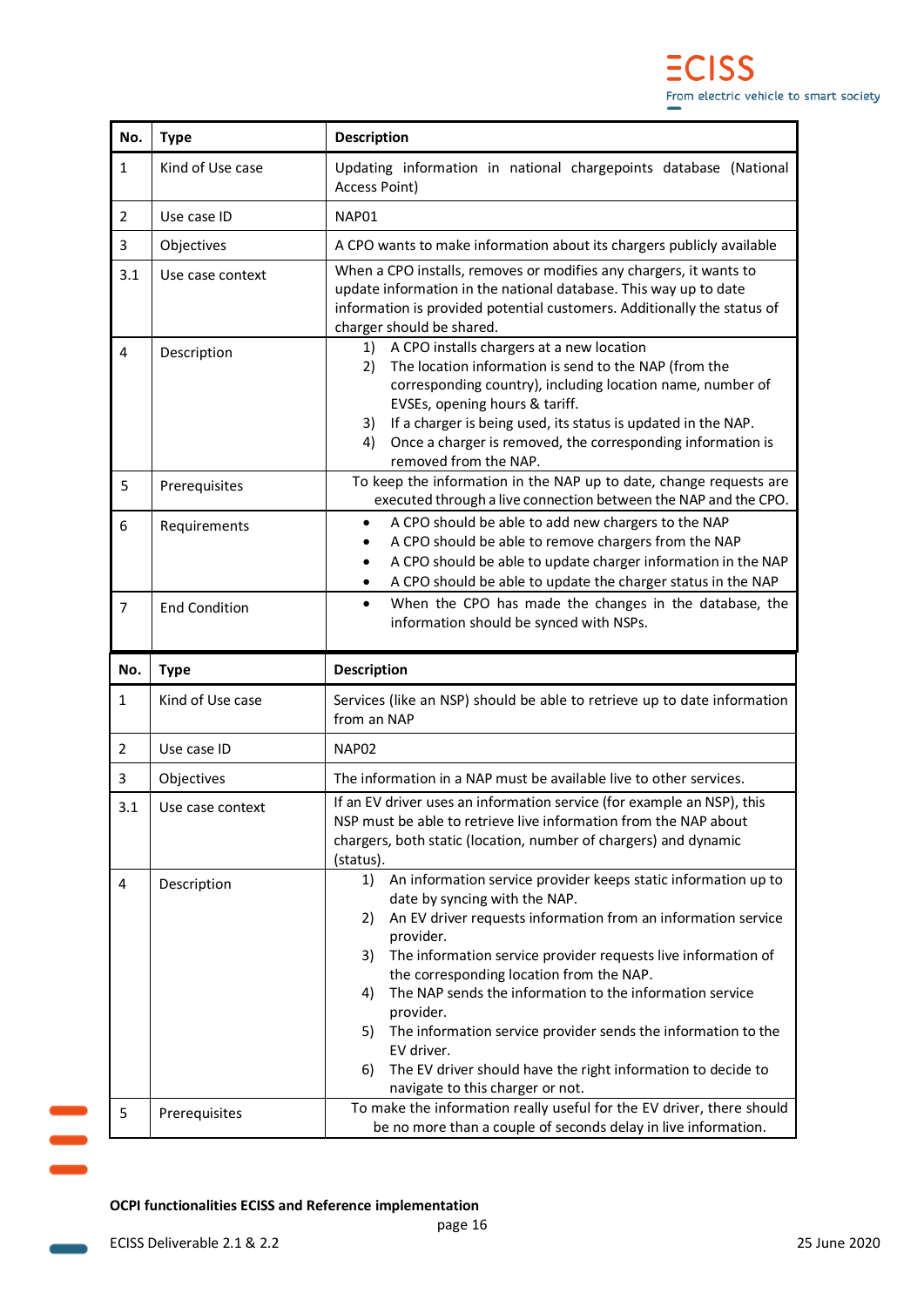| 6 | Requirements         | An NAP just be able to handle many simultaneous information<br>requests by NSPs. |
|---|----------------------|----------------------------------------------------------------------------------|
|   | <b>End Condition</b> | The information sent from the NAP to the NSP ends up at the<br>user.             |

**Contract**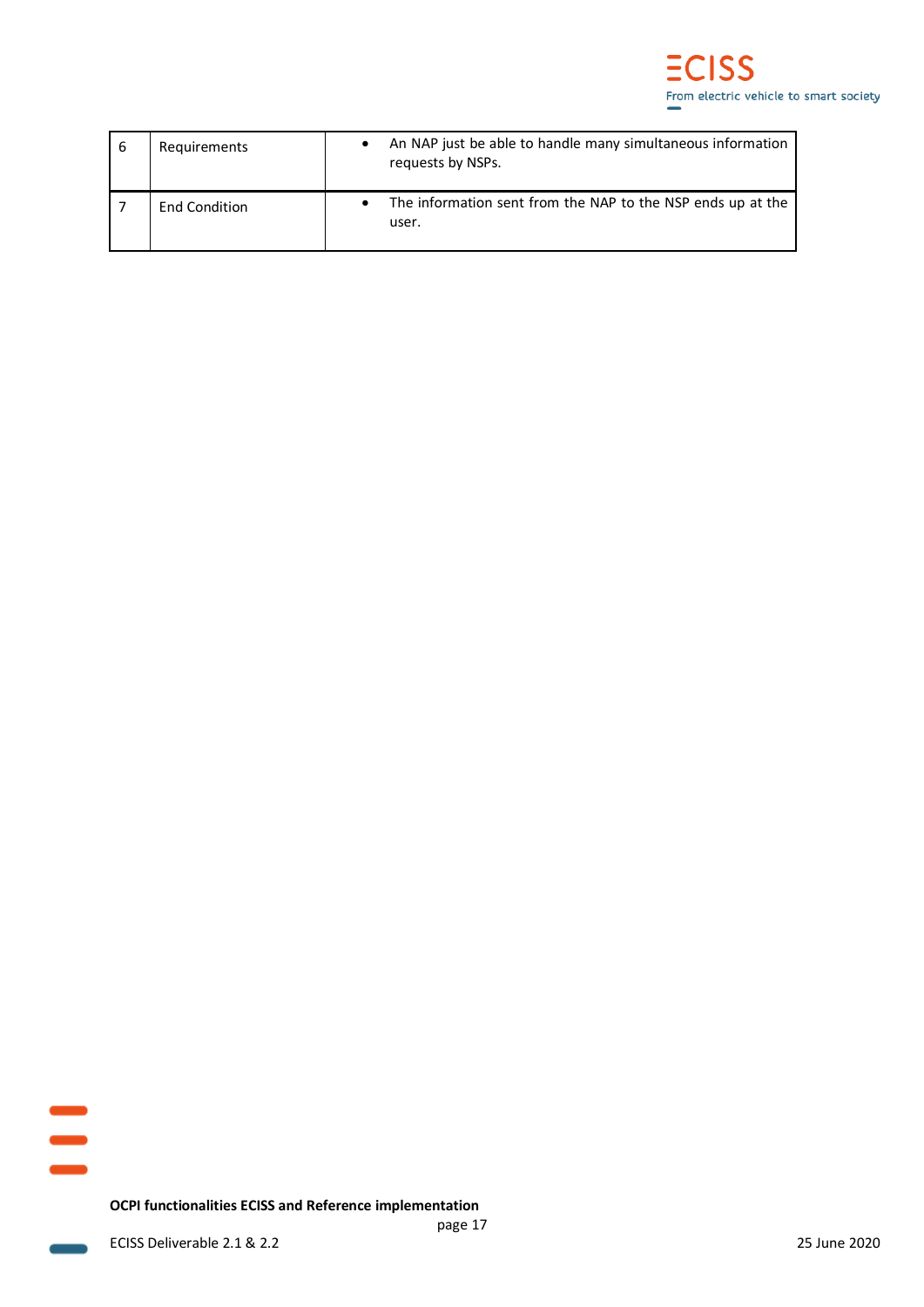

## <span id="page-18-0"></span>Observations and next steps

This document aims to define and describe a number of OCPI use cases. The use cases described in this document were devised during two workshops in which several market parties were present. The use cases can serve as a basis for the implementation of OCPI, but can also serve as a basis for the further development of OCPI.

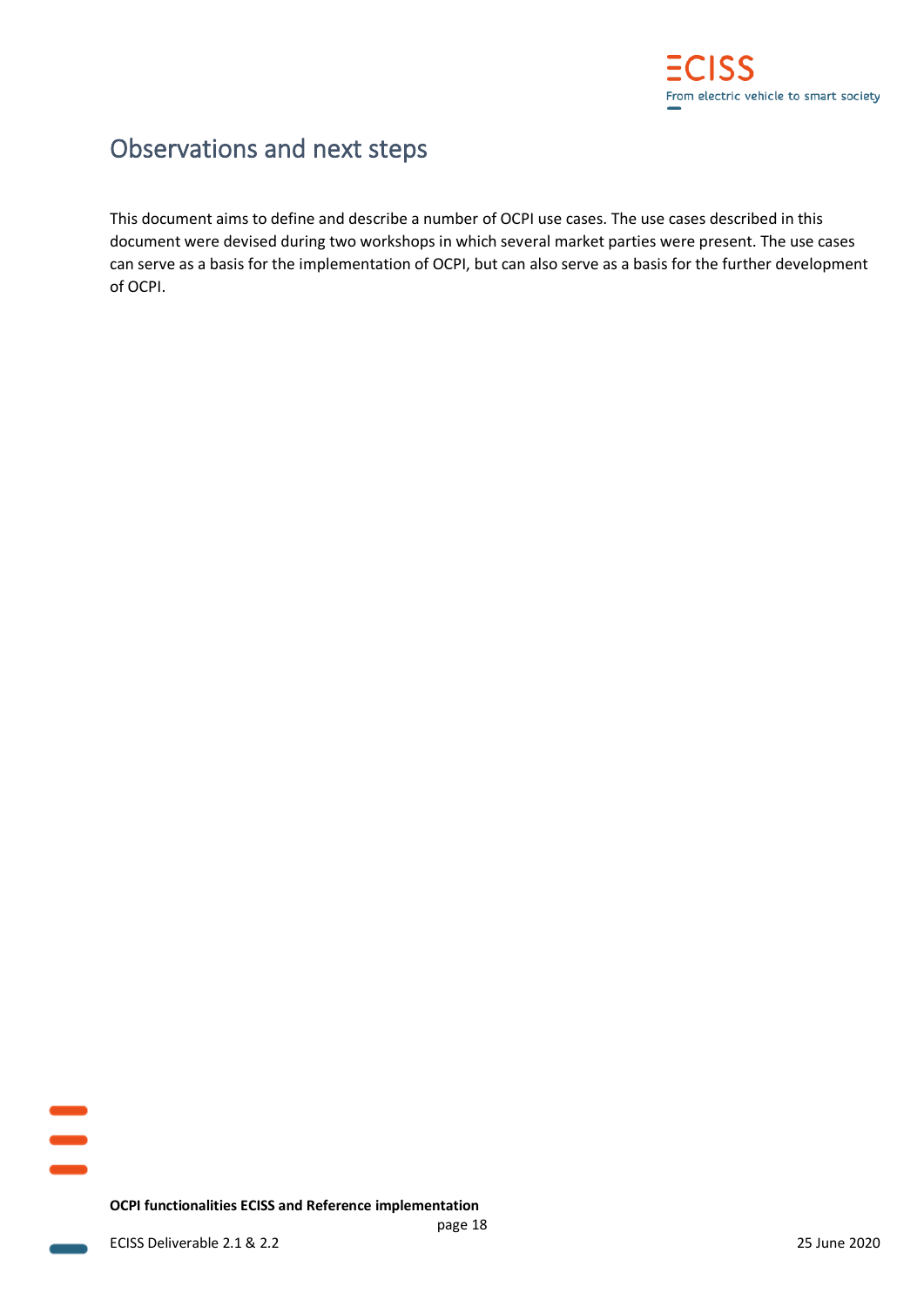## <span id="page-19-0"></span>Annex 1

#### Message details per use case

### <span id="page-19-1"></span>UC1 Smart Charging with ESP of User at Home

|            | Step in    |                |                  |                             |                    |
|------------|------------|----------------|------------------|-----------------------------|--------------------|
|            | <b>Use</b> | <b>Sending</b> | <b>Receiving</b> |                             |                    |
| UC1        | Case       | Party/Role     | Party/Role       | <b>Information</b>          | Protocol           |
|            |            |                |                  | registration user token at  | with APP of        |
|            | 0A(prior)  | User           | <b>ESP</b>       | <b>ESP</b>                  | <b>ESP</b>         |
|            | 0B(prior)  | <b>ESP</b>     | <b>CSO</b>       | registration of ESP of user | <b>OCPI likely</b> |
|            |            |                |                  |                             |                    |
|            |            |                |                  |                             |                    |
| normal/std | 1          | User           | <b>CS</b>        | user token                  | NA/                |
| normal/std | 2          | EV             | <b>CS</b>        | connect                     | IEC 61851          |
| normal/std | 3          | <b>CS</b>      | <b>CSO</b>       | user token                  | <b>OCPP</b>        |
| normal/std | 4          | <b>CSO</b>     | <b>MSP</b>       | user token                  | <b>OCPI</b>        |
| normal/std | 5          | <b>MSP</b>     | <b>CSO</b>       | token accepted              | <b>OCPI</b>        |
| normal/std | 6          | <b>CSO</b>     | <b>CS</b>        | start session               | <b>OCPP</b>        |
|            | 7          | <b>CSO</b>     | <b>ESP</b>       | session started             | <b>OCPI likely</b> |
|            | 8          | <b>ESP</b>     | <b>CSO</b>       | load profile                | <b>OCPI likely</b> |
|            | 9          | <b>CSO</b>     | <b>CS</b>        | load profile                | <b>OCPP</b>        |
| normal/std | 10         | <b>CS</b>      | <b>CSO</b>       | session ended               | <b>OCPP</b>        |
| normal/std | 11         | <b>CSO</b>     | <b>MSP</b>       | session ended               | <b>OCPI</b>        |
| normal/std | 12         | <b>CSO</b>     | <b>MSP</b>       | <b>CDR</b>                  | <b>OCPI</b>        |
|            | 13         | <b>CSO</b>     | <b>ESP</b>       | session ended               | <b>OCPI likely</b> |

## <span id="page-19-2"></span>UC2 Smart Charging with ESP of the CSO

|                 | Step in        |                |                  |                             |                    |
|-----------------|----------------|----------------|------------------|-----------------------------|--------------------|
|                 | <b>Use</b>     | <b>Sending</b> | <b>Receiving</b> |                             |                    |
| UC <sub>3</sub> | Case           | Party/Role     | Party/Role       | <b>Information</b>          | Protocol           |
|                 |                |                |                  | registration user token at  | with APP of        |
|                 | 0A(prior)      | User           | <b>ESP</b>       | <b>ESP</b>                  | <b>ESP</b>         |
|                 | 0B(prior)      | <b>ESP</b>     | <b>MSP</b>       | registration of ESP of user | <b>OCPI likely</b> |
|                 |                |                |                  |                             |                    |
|                 |                |                |                  |                             |                    |
| normal/std      | $\mathbf{1}$   | User           | <b>CS</b>        | user token                  | NA/                |
| normal/std      | $\overline{2}$ | EV             | <b>CS</b>        | connect                     | <b>IEC 61851</b>   |
| normal/std      | 3              | <b>CS</b>      | <b>CSO</b>       | user token                  | <b>OCPP</b>        |
| normal/std      | 4              | <b>CSO</b>     | <b>MSP</b>       | user token                  | <b>OCPI</b>        |
| normal/std      | 5              | <b>MSP</b>     | <b>CSO</b>       | token accepted              | <b>OCPI</b>        |
| normal/std      | 6              | <b>CSO</b>     | <b>CS</b>        | start session               | <b>OCPP</b>        |
|                 | 7              | <b>CSO</b>     | <b>MSP</b>       | session started             | <b>OCPI</b>        |
| optional        | 8              | <b>MSP</b>     | <b>CSO</b>       | User has a ESP              | <b>OCPI</b>        |
| optional        | 9              | <b>CSO</b>     | <b>MSP</b>       | I have and use my own ESP   | <b>OCPI</b>        |

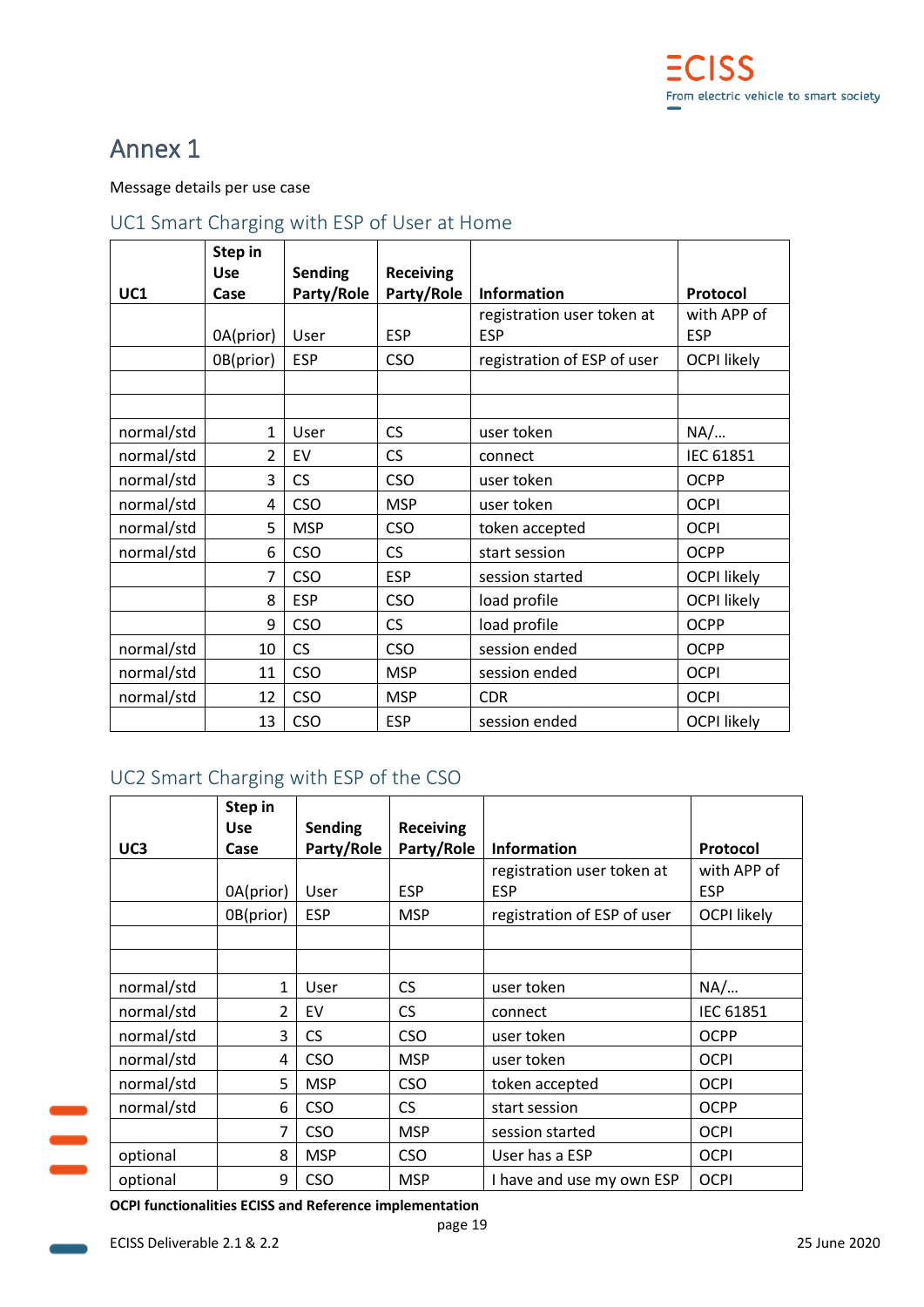|            | 10 | <b>CSO</b> | <b>ESP</b> | session started | <b>OCPI likely</b> |
|------------|----|------------|------------|-----------------|--------------------|
|            | 11 | <b>ESP</b> | <b>CSO</b> | load profile    | <b>OCPI likely</b> |
|            | 12 | <b>CSO</b> | <b>CS</b>  | load profile    | <b>OCPP</b>        |
| normal/std | 13 | <b>CS</b>  | <b>CSO</b> | session ended   | <b>OCPP</b>        |
| normal/std | 14 | <b>CSO</b> | <b>MSP</b> | session ended   | <b>OCPI</b>        |
| normal/std | 15 | <b>CSO</b> | <b>MSP</b> | <b>CDR</b>      | <b>OCPI</b>        |
|            | 16 | CSO        | <b>ESP</b> | session ended   | <b>OCPI likely</b> |

### <span id="page-20-0"></span>UC4 Transparent pricing

|                                                                                                       | Step in         | <b>Sending</b> | <b>Receiving</b> |                                          |             |  |  |  |
|-------------------------------------------------------------------------------------------------------|-----------------|----------------|------------------|------------------------------------------|-------------|--|--|--|
| UC4                                                                                                   | <b>Use Case</b> | Party/Role     | Party/Role       | <b>Information</b>                       | Protocol    |  |  |  |
| User gets informed of P-A-Y-G CS pricing (the CSO-B2C price) (Pay-As-You-Go via CSO website, CSO APP, |                 |                |                  |                                          |             |  |  |  |
| CSO's CS sticker or QR code)                                                                          |                 |                |                  |                                          |             |  |  |  |
|                                                                                                       |                 |                |                  |                                          |             |  |  |  |
| normal/std                                                                                            | 1               | User           | <b>CS</b>        | user token                               | NA/         |  |  |  |
| normal/std                                                                                            | 2               | <b>CS</b>      | <b>CSO</b>       | user token                               | <b>OCPP</b> |  |  |  |
| normal/std                                                                                            | 3               | <b>CSO</b>     | <b>MSP</b>       | user token                               | <b>OCPI</b> |  |  |  |
|                                                                                                       |                 |                |                  | CSO informs B2B CS pricing to MSP (the   |             |  |  |  |
|                                                                                                       |                 |                |                  | CSO-B2B price) (or that it will only use |             |  |  |  |
|                                                                                                       |                 | <b>CSO</b>     | <b>MSP</b>       | the P-A-Y-G B2C price)                   | <b>OCPI</b> |  |  |  |
| If OK by CSO user gets informed of B2C MSP pricing (the MSP-B2C price)(via MSP APP or MSP website)    |                 |                |                  |                                          |             |  |  |  |
|                                                                                                       |                 |                |                  |                                          |             |  |  |  |
| normal/std                                                                                            | ?               | EV             | <b>CS</b>        | connect                                  | IEC 61851   |  |  |  |
|                                                                                                       |                 |                |                  |                                          |             |  |  |  |
| normal/std                                                                                            | 4               | <b>MSP</b>     | <b>CSO</b>       | token accepted                           | <b>OCPI</b> |  |  |  |
| normal/std                                                                                            | 5               | <b>CSO</b>     | <b>CS</b>        | start session                            | <b>OCPP</b> |  |  |  |
| normal/std                                                                                            | 6               | <b>CS</b>      | <b>CSO</b>       | session ended                            | <b>OCPP</b> |  |  |  |
| normal/std                                                                                            | 7               | <b>CSO</b>     | <b>MSP</b>       | session ended                            | <b>OCPI</b> |  |  |  |
| normal/std                                                                                            | 8               | CSO            | <b>MSP</b>       | <b>CDR</b>                               | <b>OCPI</b> |  |  |  |

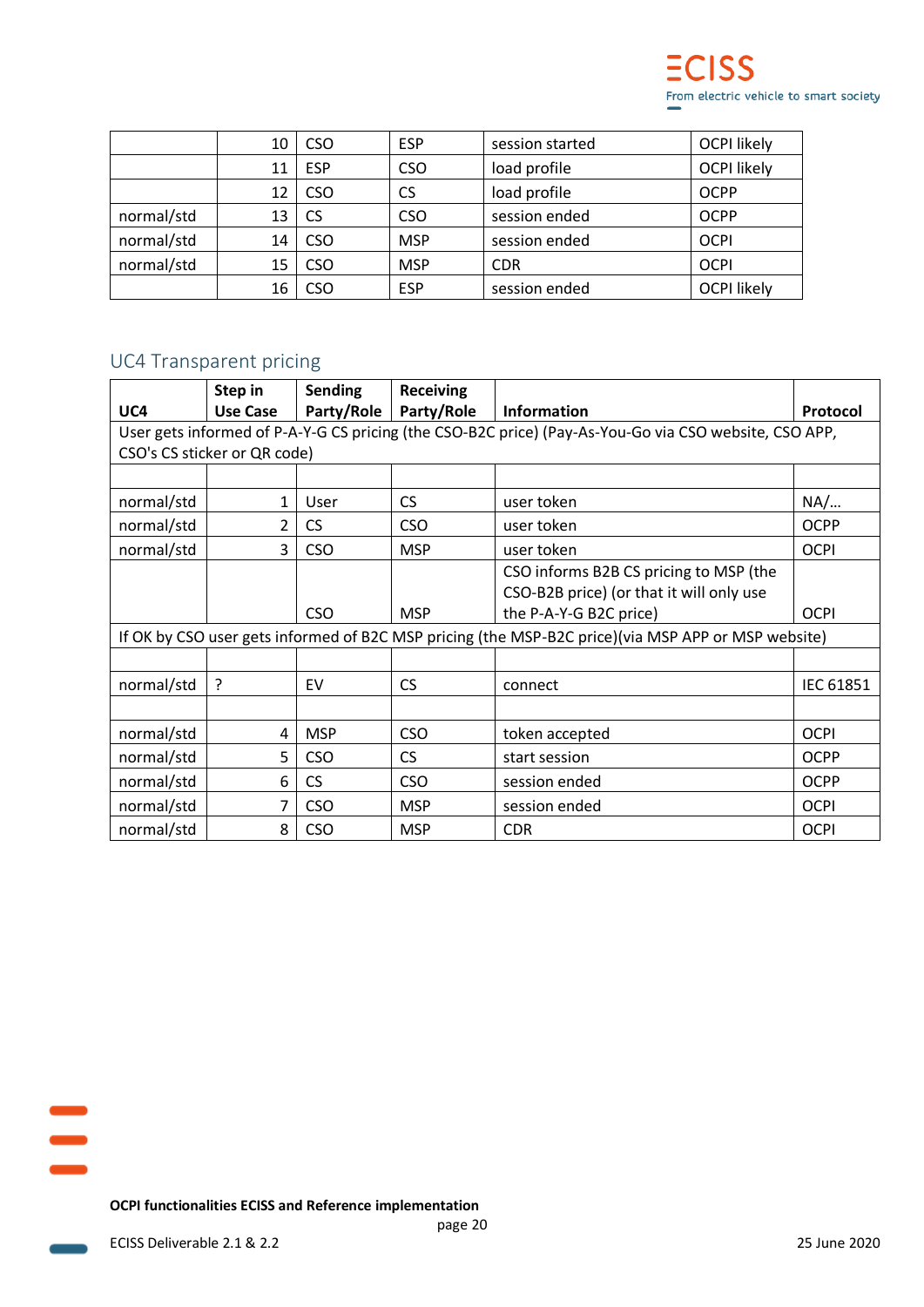

## <span id="page-21-0"></span>Annex 2

The UML of the OCPI Smart Charging concept from Jedlix